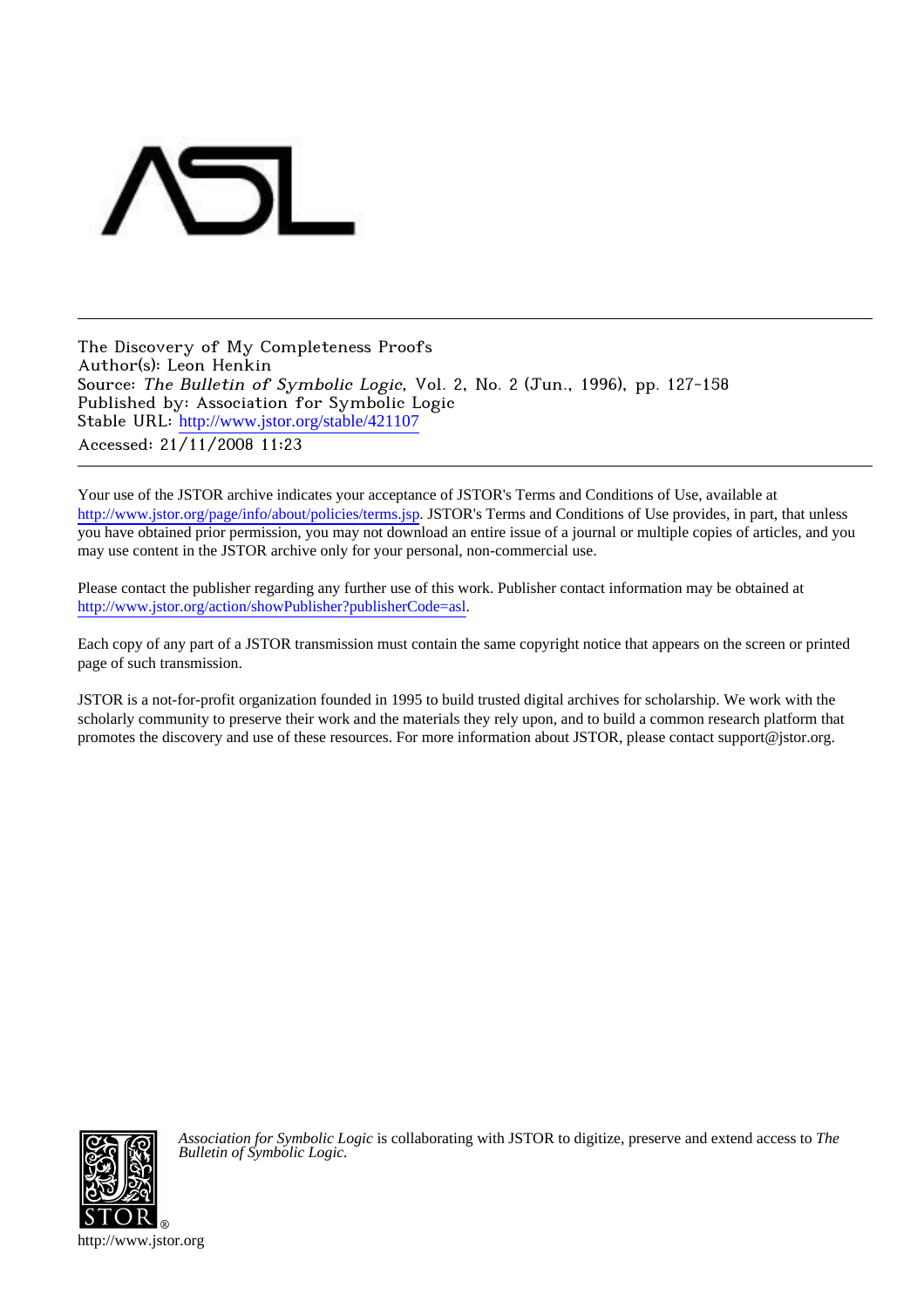# **THE DISCOVERY OF MY COMPLETENESS PROOFS**

**LEON HENKIN** 

## **Dedicated to my teacher, Alonzo Church, in his 91st year.**

**?1. Introduction. This paper deals with aspects of my doctoral dissertation1 which contributed to the early development of model theory. What was of use to later workers was less the results of my thesis, than the method by**  which I proved the completeness of first-order logic—a result established by Kurt Gödel in his doctoral thesis 18 years before.<sup>2</sup>

**The ideas that fed my discovery of this proof were mostly those I found in the teachings and writings of Alonzo Church. This may seem curious, as his work in logic, and his teaching, gave great emphasis to the constructive character of mathematical logic, while the model theory to which I contributed is filled with theorems about very large classes of mathematical structures, whose proofs often by-pass constructive methods.** 

Another curious thing about my discovery of a new proof of Gödel's **completeness theorem, is that it arrived in the midst of my efforts to prove an entirely different result. Such "accidental" discoveries arise in many parts of scientific work. Perhaps there are regularities in the conditions under which such "accidents" occur which would interest some historians, so I shall try to describe in some detail the accident which befell me.** 

**Received November 17, 1995,and in revised form, January 4, 1996.** 

**This paper was presented on August 24, 1993, at the XIXth International Congress of History of Science, held in Zaragoza, Spain. It was included in Symposium 6 of the Congress, Histoire de la theorie des modeles, organized by Hourya Sinaceur of CNRS, Paris. I am grateful to Dr. Sinaceur for inviting me to participate in the Symposium and facilitating my attendance at the Congress.** 

**<sup>&#</sup>x27;The dissertation has never been published. It is entitled The completeness of formal systems, and was submitted to Princeton University in June, 1947. The contents are described below, in Section 3 of this paper. Parts were rewritten for later publication; see [Henkin, 1949], [Henkin, 1950], [Henkin, 1953], in the References at the end of this paper.** 

<sup>&</sup>lt;sup>2</sup>Kurt Gödel's dissertation was submitted to the University of Vienna in 1929. It was re-written later that year for publication, [Gödel, 1930]. The text of the original dissertation was published in Gödel's collected works, [Feferman, 1986].

**O 1996, Association for Symbolic Logic 1079-8986/96/0202-0001/\$04.20**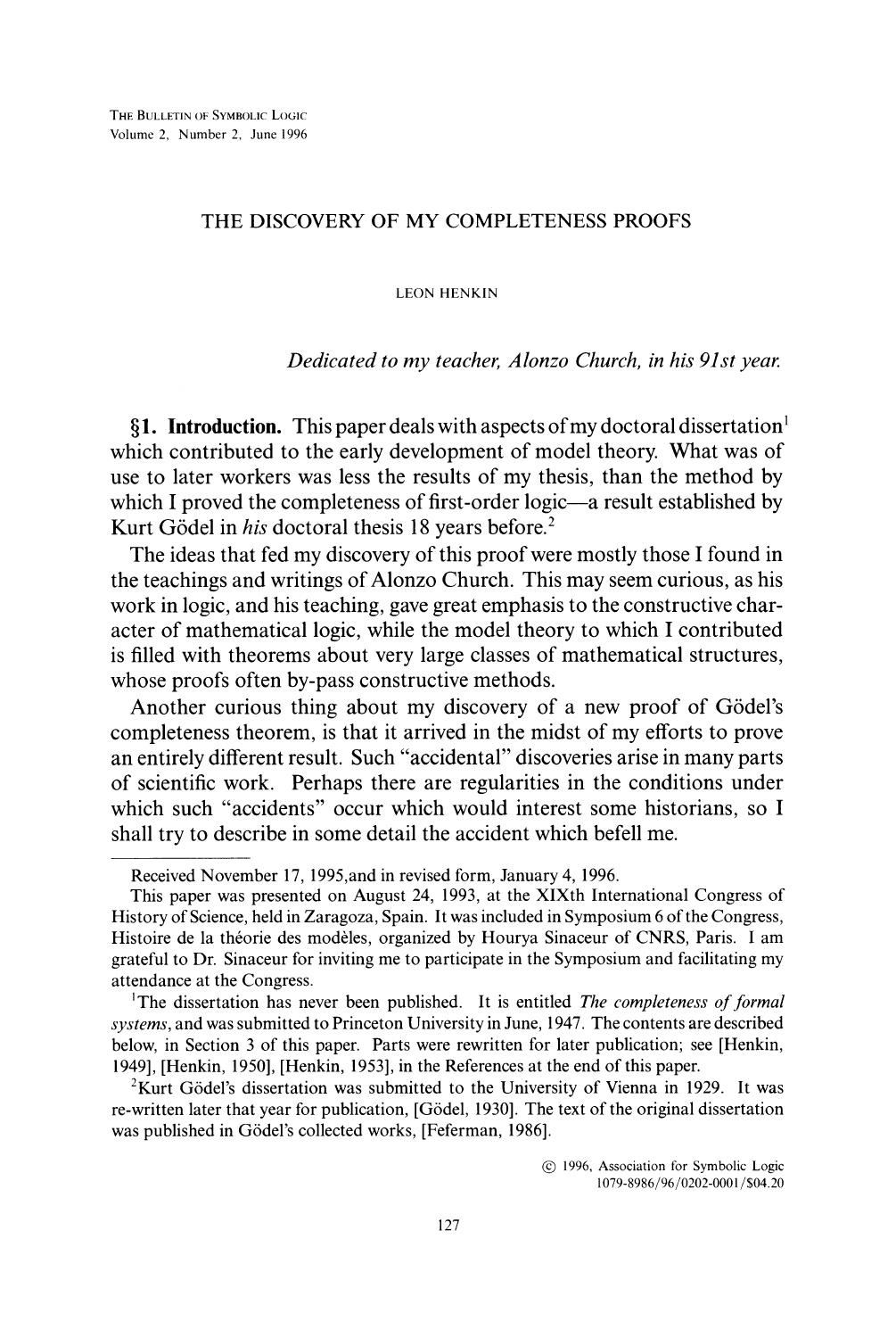#### **LEON HENKIN**

**A mathematical discovery is an idea, or a complex of ideas, which have been found and set forth under certain circumstances. The process of discovery consists in selecting certain input ideas and somehow combining and transforming them to produce the new output ideas. The process that produces a particular discovery may thus be represented by a diagram such as one sees in many parts of science; a "black box" with lines coming in from the left to represent the input ideas, and lines going out to the right representing the output. To describe that discovery one must explain what occurs inside the box, i.e., how the outputs were obtained from the inputs.** 

**In the present case we are primarily interested in a single output idea, the idea of my proof of completeness of first-order logic. However, the dissertation in which I first set this down contains other results, including another completeness proof. When we look into the black box we shall see that the production of the primary output cannot be understood without reference to the others, so the diagram for our discovery will have several outputs. (See Section 3, below.)** 

**What about the inputs? In the case of a mature mathematician, the input ideas for a particular discovery may range very widely over studies and prior work compiled over an extended period of time. In the case of a doctoral dissertation the inputs can be identified more narrowly: Usually there is no prior work by the author, and one expects that lectures of teachers may have produced more significant inputs relative to input ideas from independent reading. In my own case there was indeed no prior work, and the number of teachers and of independent readings was reduced by circumstances relating to the history of the institutions where I studied and the military history of my nation; thus the number of inputs is small enough to permit a fairly complete listing. (See Section 2, below.)** 

**In Section 2, below, I sketch the extent of ideas about logic which I encountered during the period 1938-1942, as a student. In Section 3 I outline my doctoral dissertation as it was accepted by Professor Church in June, 1947. In Section 4 I describe my efforts to write a dissertation, beginning in March, 1946.** 

**?2. Background. In the Fall of 1938, in my second year as a student at Columbia University, I enrolled in a first course in logic offered in the Philosophy Department by Ernest Nagel, a distinguished philosopher of science who had helped found the Association for Symbolic Logic two years earlier. This course was not really mathematical in character, but it stimulated my curiosity in the subject and led me to browse in Bertrand Russell's Principles of Mathematics, [Russell, 1903], which I found by chance in a room of the library devoted to "books of general interest."** 

**It was in that book that I first read about the principle of choice. I was enormously impressed by Russell's example of a shoe store with infinitely**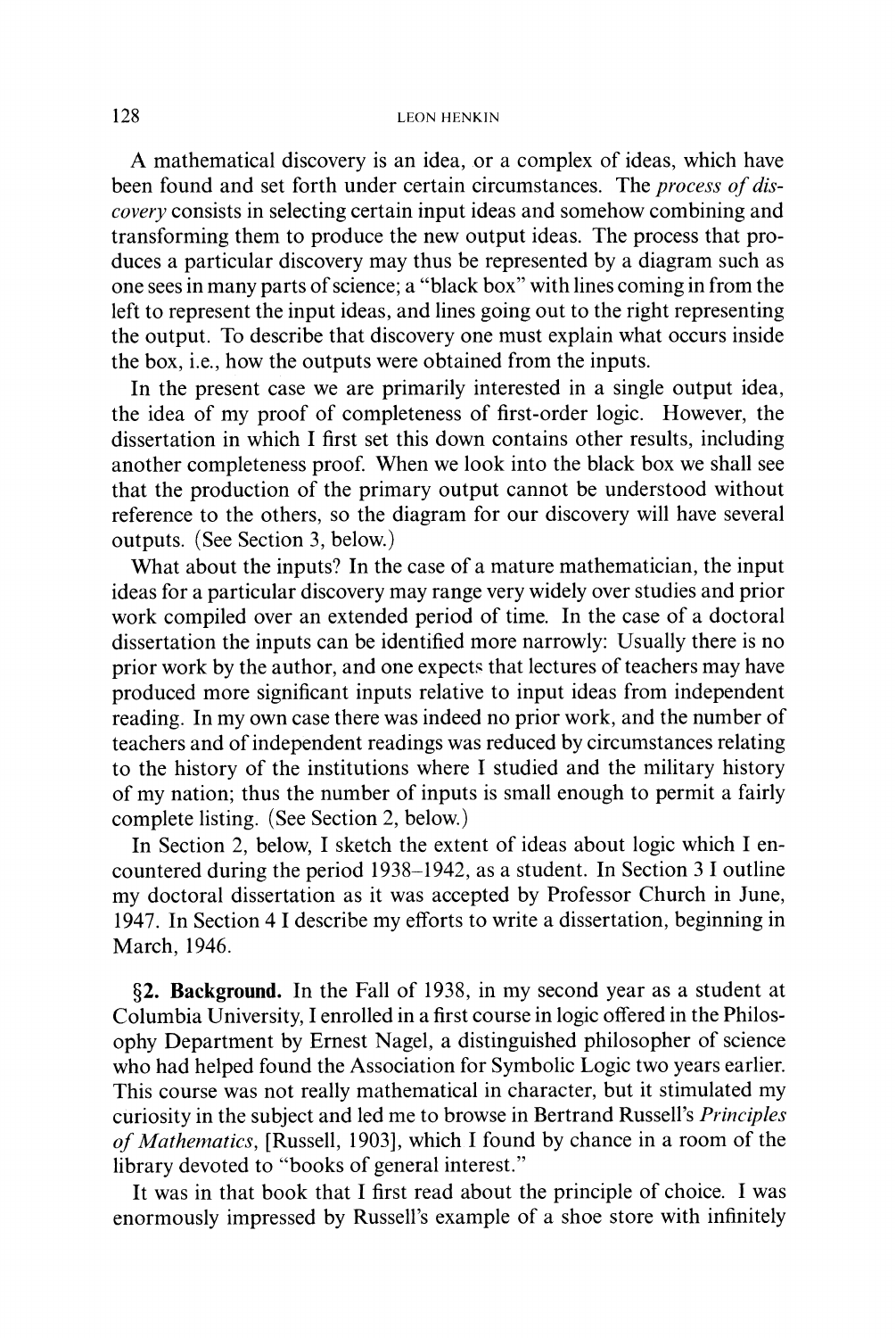**many pairs of shoes and of socks: How easy it was to specify one shoe from each pair in the shop, that one might wish to try on, and how seemingly impossible to specify one sock from each pair! As we shall see, it is just such a difficulty on which I focused when, eight years later, I began to work on my doctoral dissertation.** 

**Russell's Principle led me to peek into Principia Mathematica, which he co-authored with Alfred Whitehead [Whitehead/Russell, 1910]. The volume of formalism in this work was too daunting for me to tackle, but I read the several sections of text introductory to the formal developments, and was impressed with the general ideas of the theory of types-which also lay at the start of my later dissertation work-and with the mysterious axiom of reducibility.** 

**In Fall, 1939, when my third year of university studies began, I enrolled in an advanced course in logic taught by Nagel, and here came across my first experience with a mathematical treatment of a formal deductive system. The course treated systems of propositional and first-order logic taken from the little textbook by Hilbert and Ackermann.3** 

**Most of the course consisted of constructing formal proofs. Metamathematical results such as normal forms were treated, but none of these linked semantical notions to the syntactical structures on which the course was based. In particular, the concept of completeness was never considered.** 

**However, although Nagel did not incorporate this concept in the course itself, he did propose to me as a separate project the reading of W. V. Quine's proof of the completeness of propositional logic, that had appeared 18 months before in Volume 3 of the Journal of Symbolic Logic.4 This was a stupendous experience in my education, not because of the subject of the paper, but because it showed me vividly that new work in logic, and**  more generally in mathematics, was being published, and that—with great **difficulty-I could read and follow it. Although I took many courses in the Mathematics Department during my years at Columbia, this paper of Quine's was the only reading in mathematics, outside the textbooks of the courses, which any of my teachers suggested to me.** 

**As to the concept of completeness which was the focus of Quine's paper, it did not get through to me. I simply noted that the aim of the paper was to show that every tautology had a formal proof in the system of axioms presented, and I expended my utmost effort to check Quine's reasoning that this was so, without ever reflecting on why author and reader were making this effort. This strictly limited objective also kept me from wondering how the author thought of putting the steps of the proof together; the result was** 

**<sup>3[</sup>Hilbert/Ackermann, 1928].** 

**<sup>4[</sup>Quine, 1938].**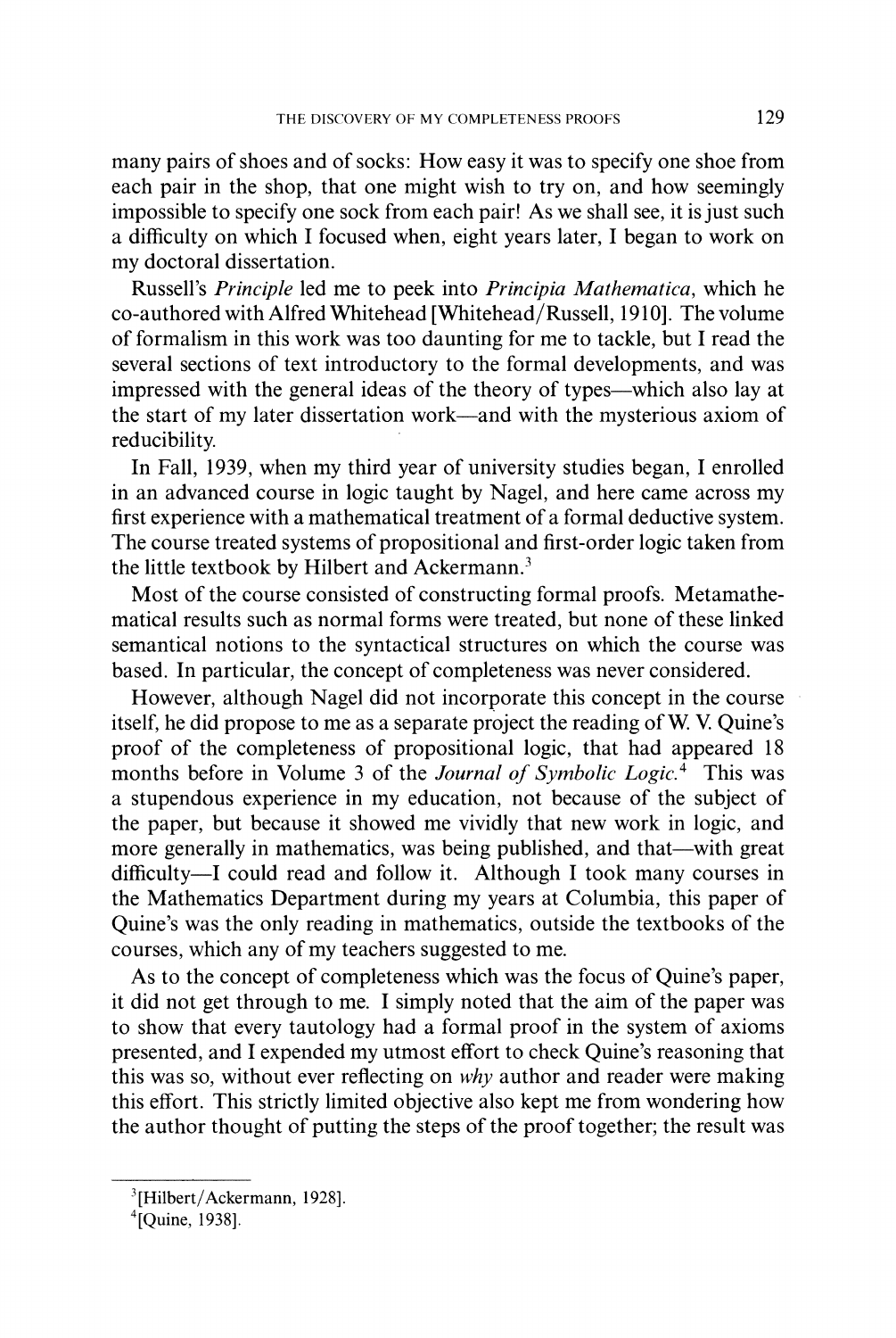**that I failed to get "the idea of the proof," the essential ingredient needed for discovery.** 

**Just before I began this second course in logic taken with Nagel, the world entered a convulsive phase of its history when Poland was overrun by the German army, and World War II began. Alfred Tarski, a leading Polish logician, had left home a few days earlier to lecture at Harvard, at the invitation of Quine. Unable to return to his country and family, Tarski accepted invitations to lecture at other universities, eventually settling in Berkeley in 1942. Nothing of his work or his story was known to me when Nagel announced to his logic class that a famous Polish logician would come to Columbia to give a special lecture, and all of us students were urged to attend. I went eagerly, listened attentively. Tarski spoke of Kurt Godel's work on undecidable propositions in the theory of types, published eight years earlier, and on decision procedures that had been found for some formal systems and shown not to exist for others. In the question period following the talk I asked whether there could be a decision procedure to tell**  whether a sentence of the system studied by Godel was unprovable. It was **very exciting for me to be in direct contact with "a famous logician."5** 

**In class, subsequent to Tarski's talk, Nagel told us students that it had**  taken him six months to read Gödel's paper on the incompleteness of certain **formal systems. At the time I inferred that this material could not be included in an ordinary course in logic, but would have to be made the subject of a special course all by itself. <sup>6</sup>**

**The two logic courses by Nagel were given in the Philosophy Department, and I took other philosophy courses as well, but my principal subject of study at Columbia during 1937-41 was mathematics. No courses in logic were given in the Mathematics Department, but in 1939-40, simultaneously with my second logic course, I studied projective geometry with a Professor Pfeiffer. Our textbook was the two-volume work by Oswald Veblen and J. W. Young, which begins with a metamathematical treatment of the axiom system used as the basis for deriving the theorems of the subject.7 Pfeiffer was** 

**<sup>5</sup>I met Tarski again at Princeton in 1946, when he spoke at a conference on logic held in connection with the celebration of the 200th anniversary of Princeton University. The following year I sent him a copy of my just-completed dissertation. After two post-doctoral years at Princeton, I took my first position as assistant professor at the University of Southern California in 1949. In 1952 I was invited to join Tarski at Berkeley, but I declined because of a "loyalty oath" required of all faculty members by the University of California at that time. Subsequently the oath was abolished, and I moved to Berkeley in 1953.** 

<sup>&</sup>lt;sup>6</sup> Some years later, Nagel joined with a non-academic co-author to write a popular ac**count of G6del's work, [Nagel/Newman, 1958]. This work has been translated into several languages, of which the latest is a Hebrew translation in 1993 by Nitsa Hadar-Movshovitz and Yael Harpaz-Rubin. (Dr. Hadar-Movshovitz was the first of my Ph.D. students in the field of mathematics education.)** 

**<sup>7</sup>See [Veblen/Young, 1910].**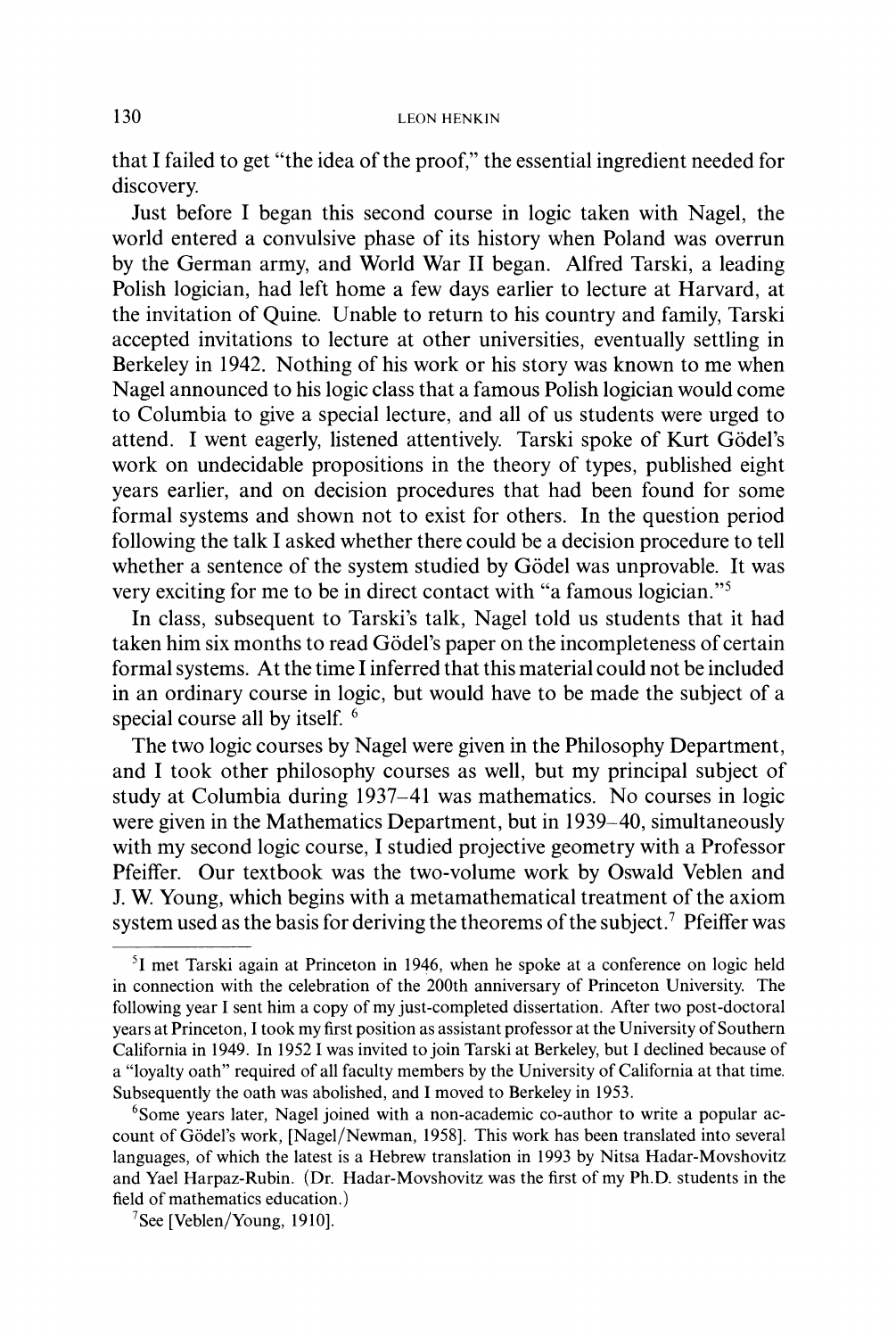**quite interested in these foundational details, including the independence of the axioms, the principle of duality, and the relation of the axioms to models defined within the theory of real numbers. I studied this material eagerly, and feel that at a deep level it provided a basis for the unexpected turn toward completeness that my dissertation work took seven years later, after having started in another direction.** 

**As I stated above, the Mathematics Department at Columbia had no logician among its faculty, and offered no courses in logic during my years there. However, there was one faculty member who drew me into an important reading experience during my final year at Columbia, 1940-41. That was F J. Murray, who worked on operator algebras, having collaborated with John von Neumann on publications in that field during and after a sojourn at the Institute for Advanced study.** 

The Princeton University Press had just brought out Gödel's monograph **on the consistency of the axiom of choice and the generalized continuum hypothesis.8 Although I had never been a student of Murray's, he knew that I was about the only one among mathematics students or faculty with an interest in logic; so he sought me out and proposed that the two of us**  work through the Gödel monograph together. I readily agreed, and ordered **a copy of the monograph. As far as I can recall, Murray and I had one or two meetings to discuss the scope and the beginning of the work, and then he found himself too busy with other projects and I was left to work through**  Gödel's monograph on my own.

**This event was probably my most important learning experience as an undergraduate. I gained much more of the content of Godel's monograph than I had in reading Quine's paper the year before. I admired the metamathematical treatment whereby the comprehension schema of set-formation is obtained from finitely many axioms, and the sophisticated handling of innermodel constructions by means of the notion of the "absoluteness" of various set-theoretical notions. I was intrigued by the creation of a universal choice function in the realm of constructible sets, while none had been at hand in the realm of sets described by the original axioms, drawing my attention to a class of functions which were to be the starting point of my dissertation investigations five years later. Fortunately, an observation about choice functions**  that Gödel made was not included in the first printing of his monograph, **otherwise it might have led me to discard outright the dissertation problem on which I embarked. See Observation A at the end of Section 4 below.** 

**During my high-school studies I had thought of becoming a mathematics teacher, but in fall, 1940, I decided to apply for admission to a Ph.D. program in mathematics for the following year-without a clear idea of what sort of careers might follow. In the spring of 1941 1 was accepted at three universities** 

**<sup>8</sup>See [G6del, 1940].**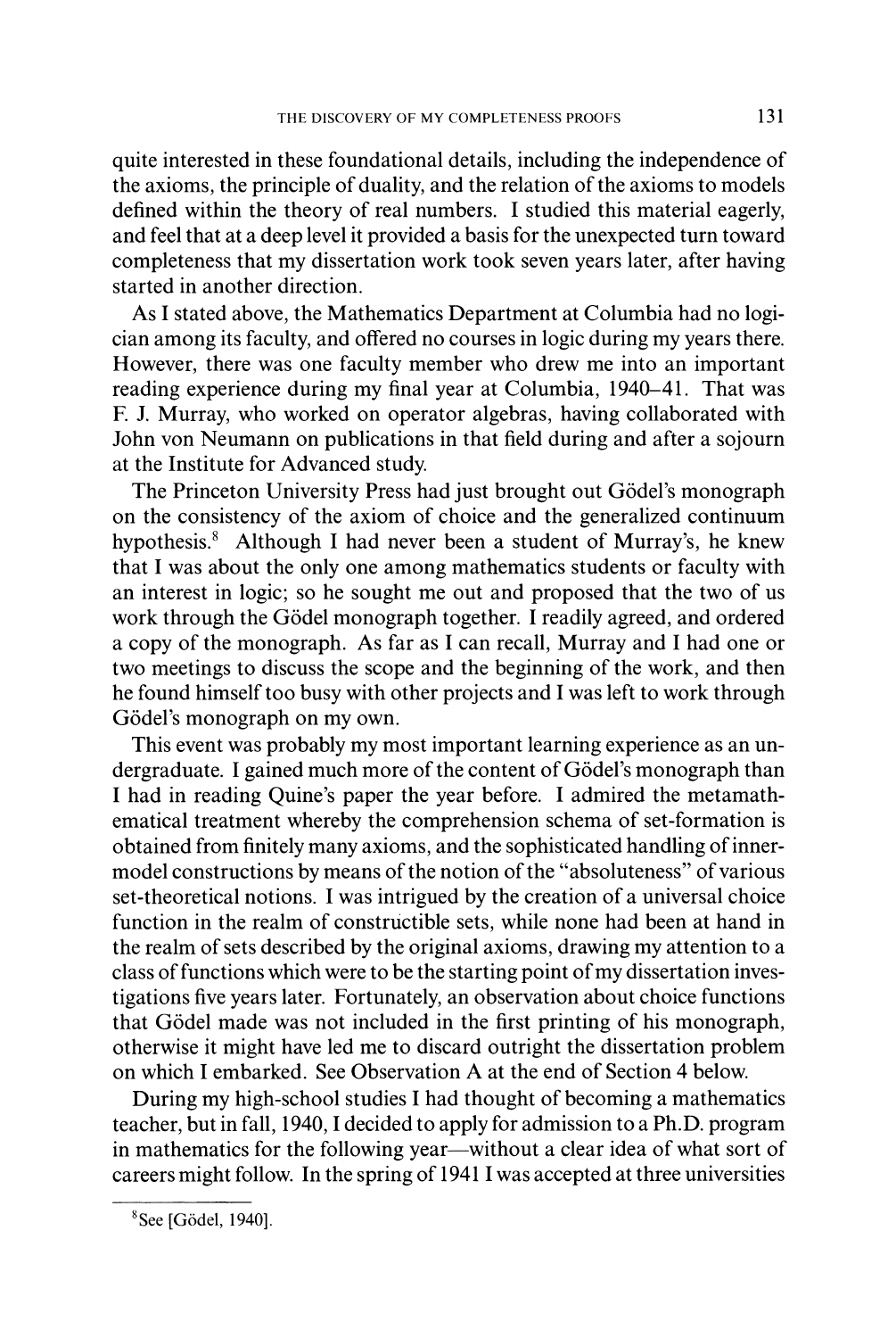**and chose Princeton, largely because I understood that there was a well known logician, Alonzo Church, in the Mathematics Department there. I had seen his listing as Editor of the Journal of Symbolic Logic when I had looked up Quine's paper in Volume 3, but had no idea what sort of work he did. In fact, I did not realize that creating and publishing mathematics was a regular part of a professor's work.** 

**The Ph.D. program which I began at Princeton in fall, 1941, called for me to spend two years taking a variety of mathematics courses, then to pass a "qualifying" oral examination to show that I had a good grasp in three areas of mathematics, and then to write a dissertation containing original research results. In my first semester I took courses in logic, analysis, and general topology.** 

**The logic course, given by Professor Church, extended over both semesters of the academic year. In comparison with present-day courses the material covered might be considered scanty. In the first semester various systems of propositional and first-order logic were introduced, normal forms were described and established and were used in proving completeness, and the**  (downward) Löwenheim-Skolem theorem was discussed. In the presentation **of G6del's completeness proof, emphasis was given to its reductive character: the provability of a logically valid formula is reduced first to the provability of its Skolem normal form, and then to the provability of some tautology in a specified set of propositional formulas.** 

**In the second semester an applied second-order system for Peano arith**metic was studied in great detail, and the Gödel incompleteness results were **derived for it; and from these followed the incompleteness of second-order logic. In connection with the incompleteness proofs, primitive-recursive functions received detailed examination in the course, but there was not time to study general recursive functions. However, their definition was mentioned, and their role in establishing the non-existence of certain decision procedures was described.** 

**One detail of the second-order Peano theory deserves comment. The language of this theory did not contain any operation symbols, either constants or variables. Thus, binary operations on the domain of natural numbers such as addition and multiplication did not have names in the system, but the corresponding ternary relations-expressing that the sum or product of**   $\dot{x}$  and  $\dot{y}$  is  $z$ —were represented by 3-place predicate constants. Of course the **possibility, in general, of replacing symbols for functions by using associated symbols for relations, is a basic metamathematical result that could well be mentioned in a beginning logic course, but the idea of using such a replacement throughout the development of a formal theory of numbers now seems strange to me. At the time, however, I accepted it without question as a part of the formalization of mathematics within logical systems, since all**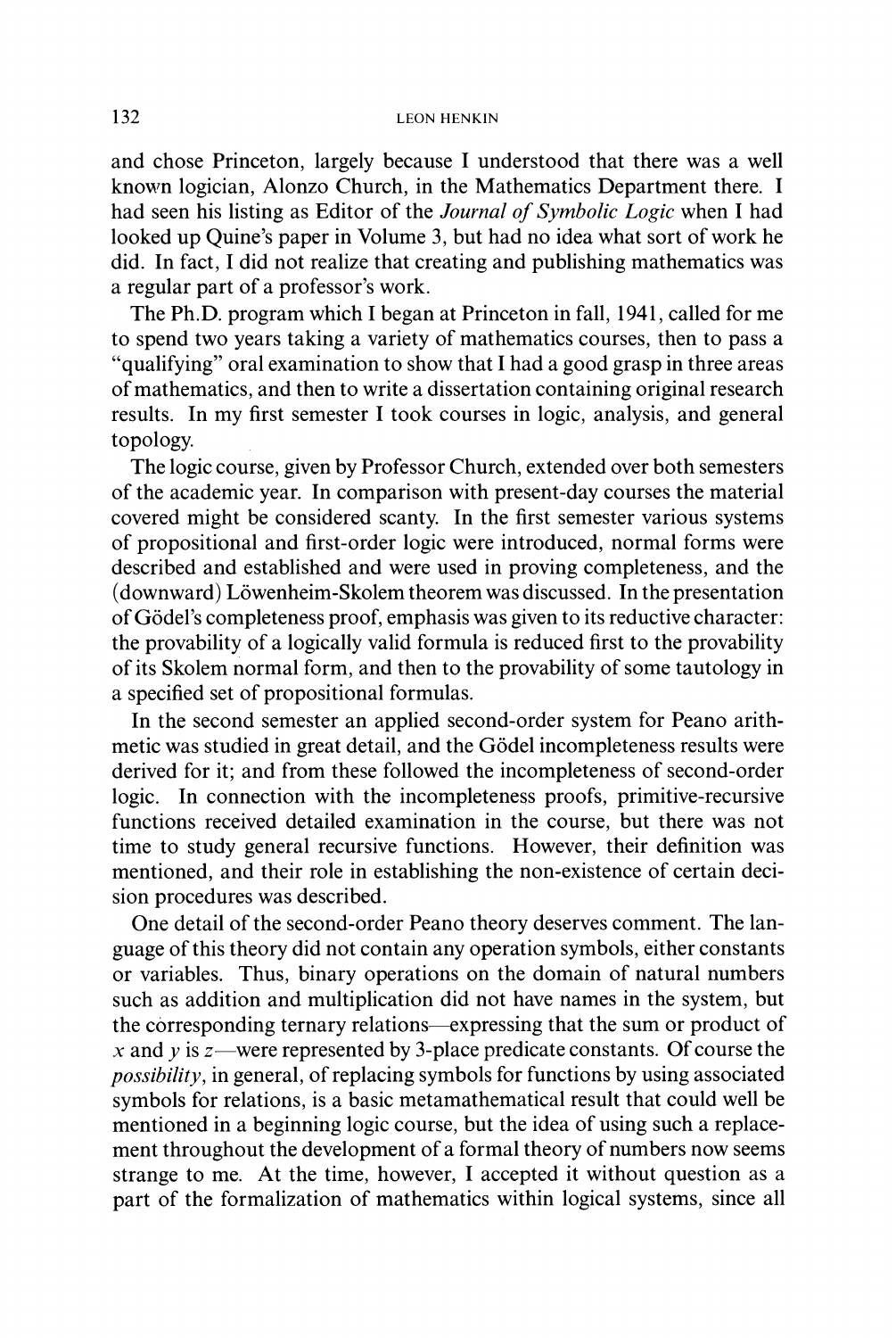**first-order logical systems considered in the course were devoid of operation symbols.** 

**I have sketched above the content of my logic course at Princeton, but the manner in which the material was presented by Church played an important part in generating the conception of logic that the students received from the course.** 

**At every point of the course, Church would remind us that we were following "the logistic method" to study "logistic systems." This involved limiting our use of English, our meta-language, to set up and work with certain uninterpreted formal languages whose rules had to be specified with great exactitude in a completely effective way. This perspective is well set forth in the 68-page introductory chapter to Church's published textbook.9** 

**A 12-page account of the logistic method forms Section 7 of the Introduction of the book, coming after 46 pages devoted to careful description of the linguistic components of languages such as those to be studied; Sections 8 (Syntax) and 9 (Semantics) conclude the Introduction. However, these two dimensions of language play very unequal roles in the deductive systems whose study is the proper role of logic, according to Church. This can be gleaned from the following passage, taken from Section 9.** 

**"From time to time in the following chapters we shall interrupt the rigorous treatment of a logistic system in order to make an informal semantical aside ... Except in this Introduction, semantical passages will be distinguished from others by being printed in smaller type, the small type serving as a warning that the material is not part of the formal logistic development and must not**  be used as such."<sup>10</sup>

**The one-year course in mathematical logic described above, taken at Princeton during 1941-42, contains all of my study of logic as a graduate student. In the middle of that year the U.S.A. was swept into World War II, requiring me to alter drastically my plans for graduate study. Instead of taking two years to prepare for my qualifying examination, I had to absorb parts of mathematics by reading, rather than by course work, in Spring 1942; I then passed the qualifying exam, received an M.A. degree, and left Princeton University for what were to be four years of work on military projects. "** 

<sup>&</sup>lt;sup>9</sup>[Church, 1956]. Early forms of Chapters I–IV were available in manuscript form in 1947, **and contained the material covered in my first-semester course. Volume II of this work has never been published, but a "tentative table of contents of Volume II" is printed in Volume I, immediately following its table of contents, and shows that the material covered in my second-semester course was intended to appear in Chapters VI-VIII of Volume II.** 

<sup>&</sup>lt;sup>10</sup>Emphasis of last sentence appears in the book.

<sup>&</sup>lt;sup>11</sup> During the period May, 1942 - March, 1946 I worked as a mathematician, first on radar **problems and then, beginning January 1943, on the design of a plant to separate uranium**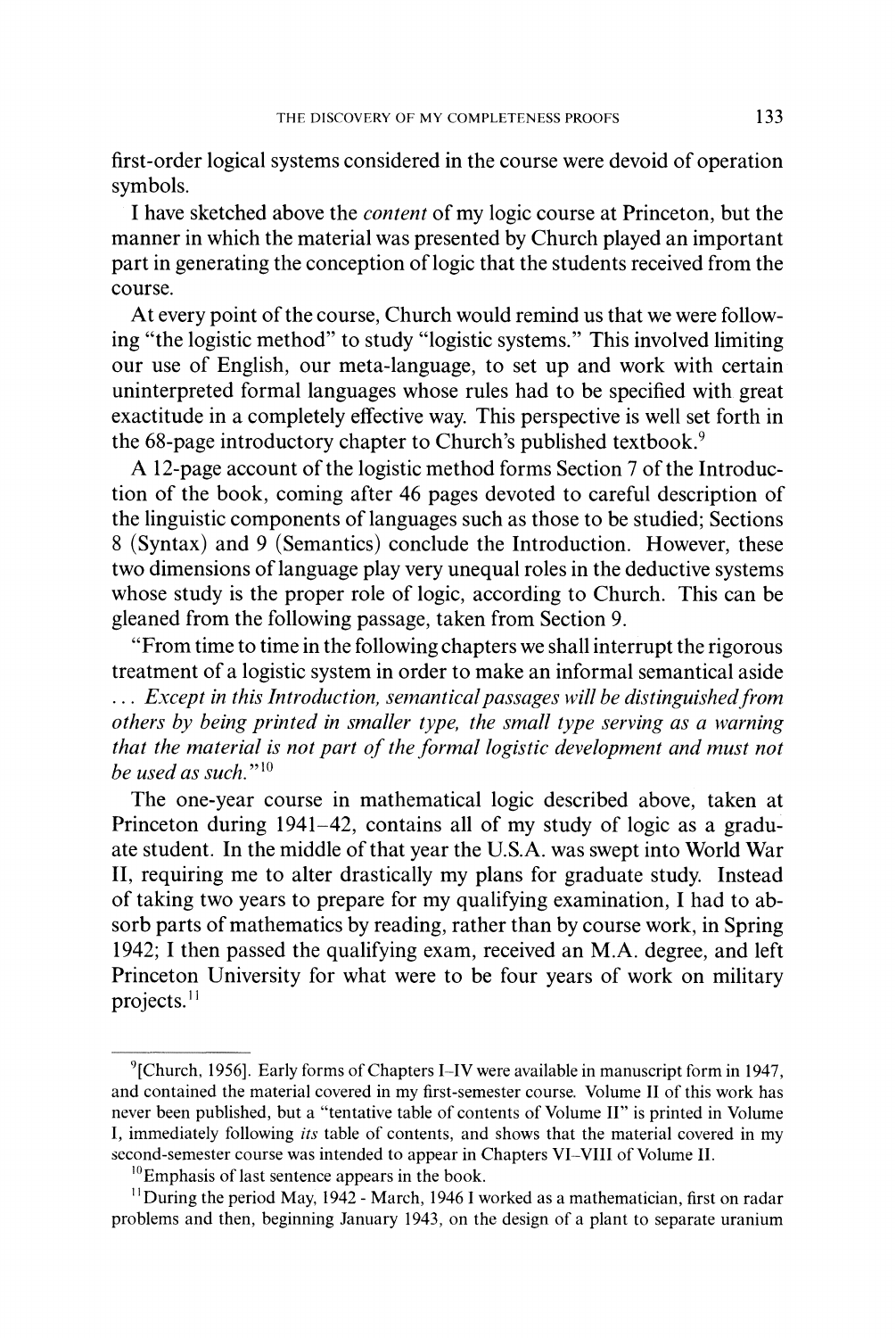**?3. My Ph.D. dissertation. The dissertation submitted to Princeton University in June, 1947, contains my proof of completeness for first-order logic, as well as applications that we now consider to be part of the theory of models.12** 

**In Section 4, below, I shall describe the year-long process of discovery of those results. To better understand that process, we set forth in the present section the main results of the dissertation, and the way in which they were presented there. We shall see later that the mode of organizing the dissertation serves to hide the process of discovery.** 

**The dissertation contains four parts. Part I contains the new proof of the completeness of first-order logic, the discovery of which is to be described in the next section of this paper. Theorem I formulates what I call the strong**  *completeness* property for a system  $\mathcal L$  of first-order logic that Church calls **a pure functional calculus of first order. C has denumerably infinite lists of propositional symbols, of individual symbols, and of predicate symbols of each finite rank. A recursive description of the sentential formulas (called**  well-formed formulas, and abbreviated wffs) is given, and among these the **formal axioms are identified by means of five schemas; the formal rules of inference are detachment and generalization. Theorem I states that any set S**  of L-sentences (wffs without free variables) that is formally consistent in the deductive system of L, is satisfied by some denumerably infinite L-structure **M.** 

The key element of my proof of Theorem I is the enlargement of  $\mathcal L$  to a new language  $\mathcal{L}_1$ , by adjoining an infinite sequence of new individual constants. The set C of all individual constants of  $\mathcal{L}_1$  becomes the domain of individuals **of the structure M that will satisfy all wffs of S. The n-place relation over**  C that is assigned to any *n*-ary predicate symbol of  $\mathcal{L}$ , in the structure  $\mathcal{M}$ , is defined by means of a certain consistent set  $S_1$  of  $\mathcal{L}_1$ -sentences, obtained **by enlarging S in two steps: First, for each formal theorem of existential form, a substitution instance (using a constant of C) is added to S, and then**  the resulting set is enlarged to a maximal consistent set of  $\mathcal{L}_1$ -sentences, to obtain  $S_1$ .

**Once Theorem I is established, three corollaries are easily obtained. Corol**lary I reads, The pure first-order functional calculus is complete. Complete**ness means that every wff that is logically valid (i.e., satisfied in every**  $\mathcal{L}$ **structure), is formally provable using the formal axioms and rules of infer**ence of  $\mathcal{L}$ . This corollary gives the content of the completeness theorem **proved by G6del in his doctoral dissertation in 1929.13** 

**isotopes. Most of my work involved numerical analysis to obtain solutions of certain partial difference-differential equations. During this period I neither read, nor thought about, logic.** 

<sup>&</sup>lt;sup>12</sup>The term "theory of models" did not gain wide usage until 1954, with the publication of **[Tarski, 1954].** 

<sup>&</sup>lt;sup>13</sup>The dissertation, [Gödel, 1929], answered the question of completeness posed in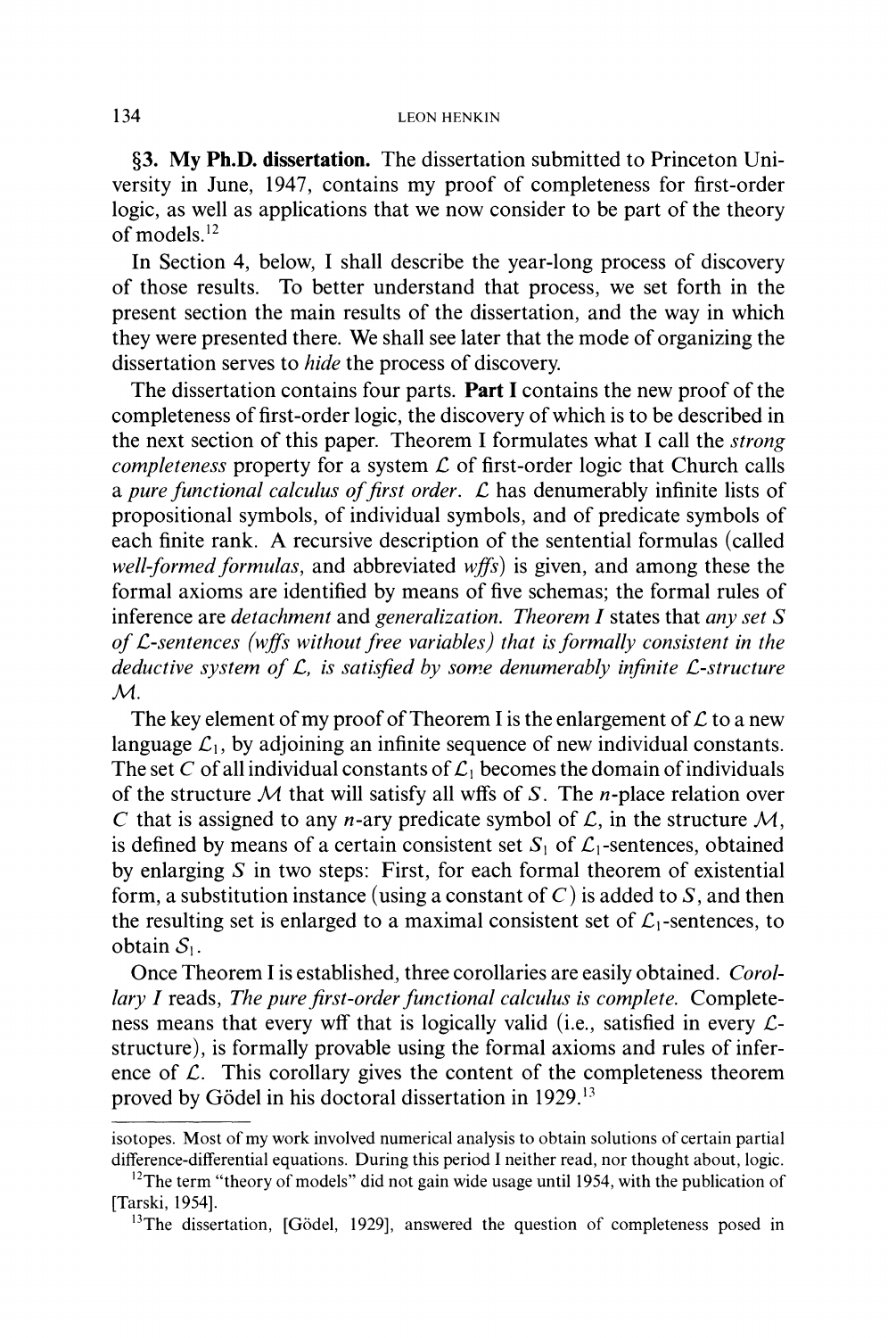Gödel *used* completeness to prove the statement given in our Theorem **I, which I have called strong completeness. This nomenclature is justified because it is trivial to restate Theorem I in the following form: If S is any set**  of  $\mathcal L$ -sentences and r is any logical consequence of  $S$  (i.e., r is satisfied in every  $\mathcal{L}$ -structure that satisfies all sentences of  $S$ ), then r is formally derivable from  $S$  (using the formal axioms and rules of inference of  $\mathcal{L}$ ). When Theorem I **is formulated in this way, Corollary I becomes a special case of Theorem I (the case where S is empty), so if the corollary expresses completeness, we can say that the theorem expresses strong completeness.** 

**The remaining two corollaries of Theorem I are as follows. Corollary II:** If a set of wffs of  $\mathcal{L}$  is satisfied in some  $\mathcal{L}$ -structure, then it is satisfied **in some denumerably infinite C-structure. This, of course, is the content**  of the Skolem-Löwenheim theorem. Corollary III: A set S of wffs of L is simultaneously satisfied in some *L*-structure *M* if, and only if, each finite subset  $S_1$  of S is satisfied in some *L*-structure  $M_1$ . This result is now called **the compactness property of first-order logic, and has become one of the principal tools of model theory. The compactness property was not part of**  Gödel's dissertation [Gödel, 1929] but was added in the version written for **publication [G6del, 1930].** 

**Part I of my dissertation contains a description of various first-order logical systems, differing in several ways from the pure first-order functional calculus C, for which results analogous to Theorem I and its corollaries hold. First-mentioned are the applied first-order functional calculi, in which any finite or denumerably infinite set of constants is admitted in the formation of wffs. The constants may have the type of propositional, individual, or predicate symbols, and the variables (except for those of individual type) may be omitted.** 

**In view of the fact that the formal logical axioms are given by means of**  schemas having infinitely many instances, the deductive system for  $\mathcal L$  em**ployed in the dissertation dispenses with substitution rules for the several types of variables; hence there is no difference in the treatment of variables and constants (except for individual variables which, appearing in quantifiers, have a special status affecting their occurrence in formal axioms).** 

**It is stated that the applied calculi without predicate variables are used to formalize various mathematical theories in algebra and geometry, where the logical axioms given for propositional connectives are supplemented by axioms intended to express the character of the mathematical concepts of the theory. Many of these systems require an equality symbol for the relation** 

<sup>[</sup>Hilbert/Ackermann, 1928]; it was presented to the University of Vienna in 1929. Gödel's Ph.D. degree was granted in Feb., 1930. Gödel rewrote the dissertation material for publication, submitting it in October, 1929; it appeared in 1930. [Gödel, 1930]. The dissertation **itself was finally published in 1986, in Volume I of the collected works of G6del, edited by Feferman et al, [Feferman, 1986].**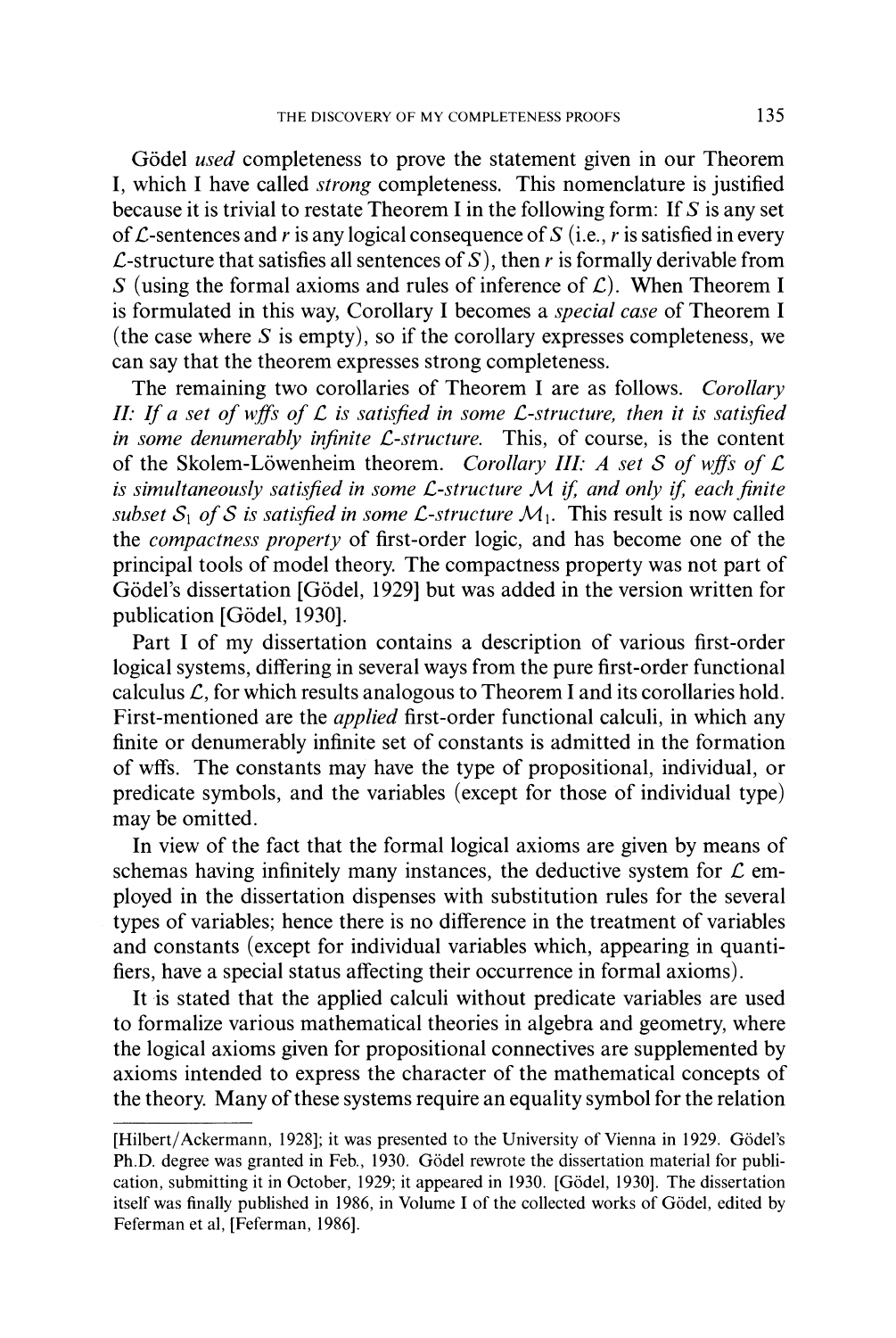**of identity; this can be treated as a logical constant, by introducing a binary predicate constant, Q, and adjoining a new set E of formal axioms to the**  deductive apparatus of L. Gödel, in his dissertation, showed how a strong **completeness theorem for first-order logic can be extended to cover the case of first-order logic with identity, and this method is borrowed to cover such applied first-order functional calculi in my dissertation.14** 

**The final way mentioned, for generalizing Theorem I and its corollaries to a wider class of first-order deductive systems, is to consider applied first-order functional calculi C in which a non-denumerable set of individual and predicate symbols is used in the formation of wffs. The formal axiom schemas and rules of inference remain exactly as before. In such a system, one can consider a consistent set S of sentences that is non-denumerably infinite. A structure M satisfying each sentence of S can be obtained with minor and obvious changes to the method used in the proof of Theorem I.15** 

**Part I of my dissertation ends with the formulation, for later reference, of a Theorem II. This records the observations that had been made, to the effect that the strong completeness property holds for a wide class of first-order systems, rather than only for the pure first-order functional calculus mentioned**  in Theorem I. Specifically, Theorem II states that  $if \mathcal{L}$  is any consistent set of sentences of an applied, extended, first-order functional calculus L (which may **include an equality-symbol to refer to the identity relation in L-structures), then there is some C-structure M, having a domain whose cardinality does not exceed the cardinal number of the set of all C-symbols, which satisfies each sentence of S.** 

**Immediately following Theorem II there appears a Corollary. A set S of**  sentences of a system L of the kind described in Theorem II is satisfied in some structure M, if and only if each finite subset  $S_1$  of S is satisfied in some structure  $M<sub>1</sub>$ . This corollary expresses the compactness property for sets of

<sup>&</sup>lt;sup>14</sup>The axioms E assure that in any structure M satisfying a given consistent set S of L-sentences, the predicate symbol  $Q$  will denote a congruence relation  $Q'$  of the structure. Using this, one can form from M and  $Q'$  a "quotient structure",  $M^*$ , whose elements are the equivalence classes induced by  $Q'$  on the domain of individuals of  $M$ ; this parallels the **algebraic construction of quotient groups and quotient rings. It is then easy to check that**   $M^*$  is a structure that also satisfies S, in which the symbol Q denotes the identity relation. However, when  $M$  is denumerably infinite,  $M^*$  may be finite; hence the formulation of **Theorem I must be modified accordingly, when applied to first-order logic with identity.** 

<sup>&</sup>lt;sup>15</sup> First, L is enlarged to  $L_1$  by adjoining a set of new individual constants having the same cardinality k as the set of all symbols of L. This assures that the set C of all individual constants of of  $L_1$ , which serves as the domain of individuals for the structure  $M$  which is being formed, will have this same cardinality k. Then, in enlarging S to the set  $S_1$  of  $L_1$ -sentences that is used to determine which *n*-place relation over C is assigned by M to each *n*-ary predicate symbol, the axiom of choice is used to arrange all  $L_1$ -sentences in a **well-ordered sequence of length k, instead of using a simple enumeration of sentences as was**  done to form  $S_1$  in the proof of Theorem I.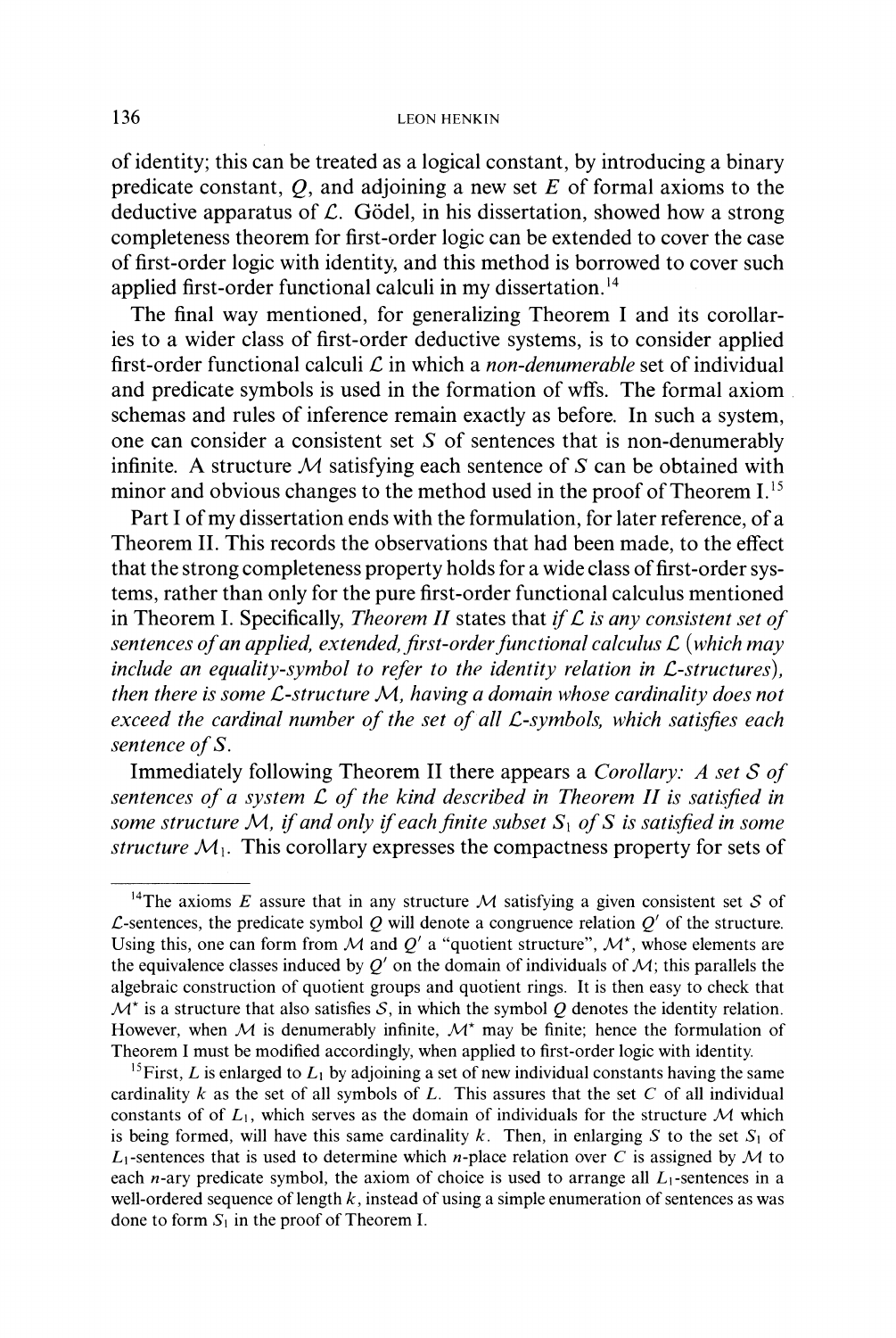**first-order sentences having any cardinality. It is the principal tool used for a series of applications that make up Part II of the dissertation.** 

**Part II is entitled Applications to algebra. It begins by setting up an applied first-order calculus for ring theory. Following the example I encountered in my second-semester course with Church, in Spring 1942, I used no operation symbols, only a binary relation-symbol for equality and two ternary relation symbols to formalize addition and multiplication.16** 

**Using these, I listed ten ring axioms that were to be added to the logical axioms in this applied calculus. At the same time I indicated how, formalizing**  results about a particular ring, R, one could adjoin to the preceding system a set of individual constants correlated with the elements of  $R$ , and add to the  $r$ ing axioms what I called *the basic sentences* of  $R$ —sentences employing the **individual constants to indicate, for each ordered triple of elements, whether or not the sum (or the product) of the first two is equal to the third.'7** 

**The first application given of the compactness property for first-order logic consists of a new proof of the Boolean representation theorem, first shown by Marshall Stone in [Stone, 1936]. So Theorem III of the dissertation reads: Every Boolean ring is isomorphic with some subring of the ring of all subsets of**  some fixed domain of individuals (in which the ring operations are intersection **and union (modulo 2)). The proof given for Theorem III uses the Corollary**  of Theorem II (compactness) to show that a given Boolean ring  $R$  can be **extended to a Boolean ring that is atomistic; the representation of the latter by the ring of all sets of its atoms is easily accomplished. The given Boolean**  ring  $R$  is brought into the extended, first-order applied calculus by means **of basic sentences involving individual constants correlated with elements of 7. That each finite subset of these is consistent with axioms for atomistic Boolean rings, is proved by showing that any finite subset generates a finite**  subring of  $R$ , and that every finite Boolean ring is atomistic.

**Theorem III, which is an algebraic theorem given a metamathematical proof, is used as an example to motivate a general theorem of model theory. First, definitions are given for the expressions a type of algebraic structures, a particular algebraic structure, basic sentences of an algebraic structure, and elementary property of a type of algebraic structures.18 Then, Theorem IV** 

<sup>&</sup>lt;sup>16</sup> When, in 1951, I re-wrote this part of my dissertation for publication (it was the third **part to appear), I discontinued this anachronistic feature, and employed a first-order calculus containing operation symbols. But when, in 1948, I rewrote Part I of the dissertation for publication, the operation symbols were still lacking. See [Henkin, 1953] and [Henkin, 1949], respectively.** 

<sup>&</sup>lt;sup>17</sup>This set of "basic sentences" of  $R$  has since come to be called *the diagram of*  $R$ , following **terminology introduced by Abraham Robinson, who independently found most of the results of Part II of my dissertation by similar methods.** 

<sup>&</sup>lt;sup>18</sup> In the current terminology of model theory, *a type of algebraic structures* is an elementary **class, i.e., the class of all models of some first-order sentence, a particular algebraic structure**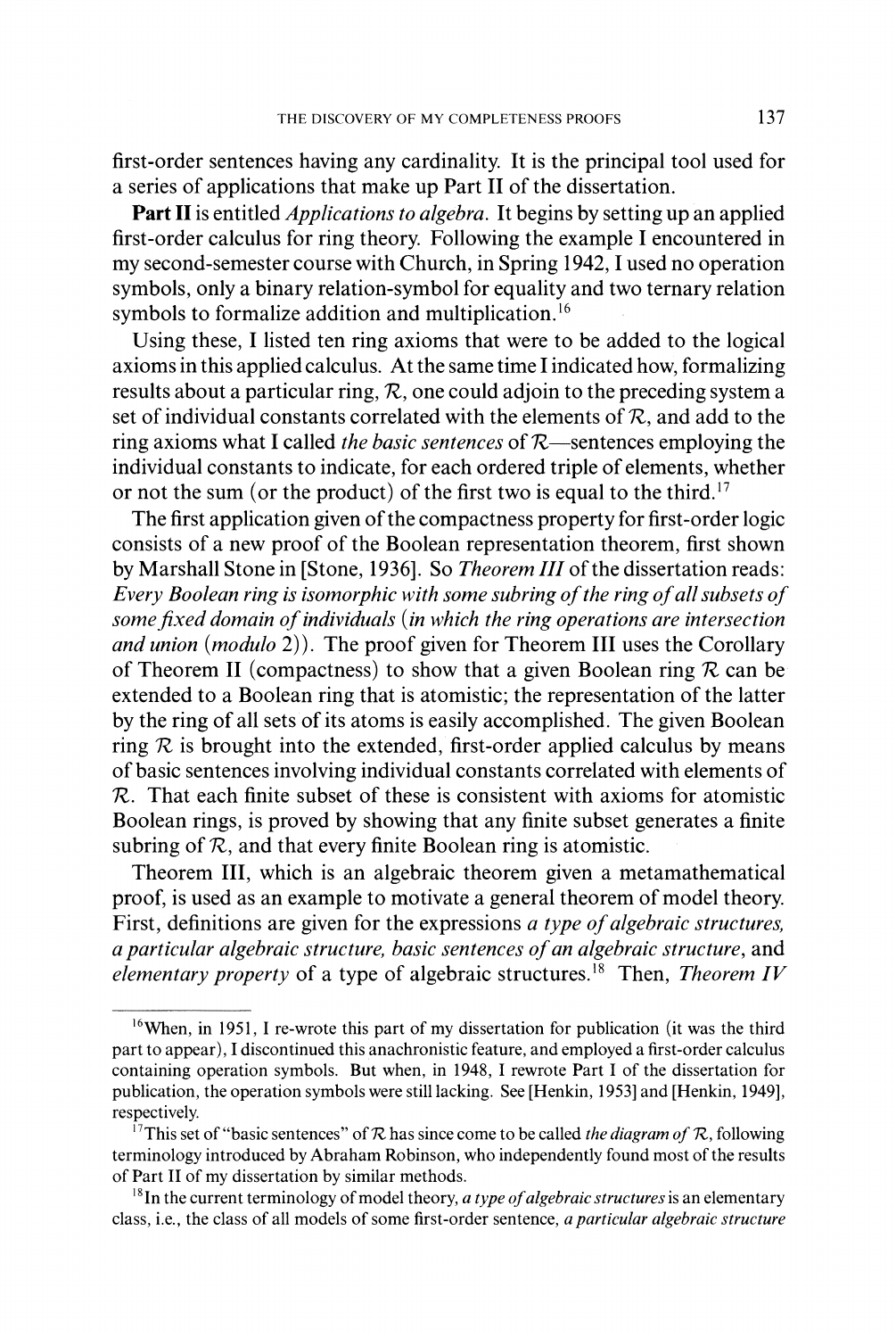#### **LEON HENKIN**

**is formulated as follows: A necessary and sufficient condition that a given algebraic structure A be a sub-structure of an algebraic structure 13 of the same type which has a given elementary property P, is that it be possible to imbed**  each finite subset  $A_1$  of  $A$ , in a structure  $B_1$  having property P, in such a way that the basic sentences for the elements of  $A<sub>1</sub>$  are preserved.

**A discussion of elementary properties follows in the dissertation, making explicit that a property of structures defined by higher-order sentences may be elementary if there is an equivalent first-order sentence. This is exemplified by showing that, for the algebraic class of fields, and for any prime number q, the property to be of characteristic q is indeed elementary. Using this, the dissertation Theorem V is formulated: if, for an infinite sequence of prime**  numbers  $q_i$  there exist fields of characteristic  $q_i$  having a certain elementary **property P, then there exists afield of characteristic zero having property P.** 

**The following Corollary I is obtained by using a complete diagram for a given field of characteristic zero. If, for a given infinite sequence of prime**  numbers  $q_i$ , every field of characteristic  $q_i$  has an elementary property  $P$ , then every field of characteristic zero can be embedded (as a subfield) in some field **(of the same cardinality) having property P.** 

**Corollary II for Theorem V states that the property of a field to be of prime characteristic is not elementary, even though the property to be of**  characteristic  $q$  for any particular prime number  $q$ , is elementary. Then, a **quasi-elementary property being identified as one defined by some set of firstorder sentences, it is remarked that theproperty offields to be of characteristic zero is quasi-elementary but not elementary, while the property to be of prime characteristic is not even quasi-elementary.** 

**This concludes Part II of the dissertation.** 

**Part III of the dissertation is entitled The calculi of higher order. This was**  intended to be the climax of the work because it throws new light on Gödel's **incompleteness results.** 

**In a theory of types it is possible to define the natural numbers and the arithmetical operations on them, so that one can develop the Peano theory of numbers in a pure logical calculus of high enough order. Even in secondorder logic, because the Peano postulates are categorical it is possible to correlate with each sentence of arithmetic a sentence of the pure logical calculus of second order, such that the former is true for the system of natural numbers if, and only if, the latter is logically valid. Thus the sentences of arithmetic constructed by Godel, which he showed to be true of the natural numbers but unprovable in an appropriate formal deductive system, provide** 

**is an element of such a type of structures, the basic sentences of an elementary structure are the sentences of its diagram (as mentioned in Footnote 18), an elementary property of a type of algebraic structures, is a property defined by a first-order sentence of the language of that type of algebraic structures.**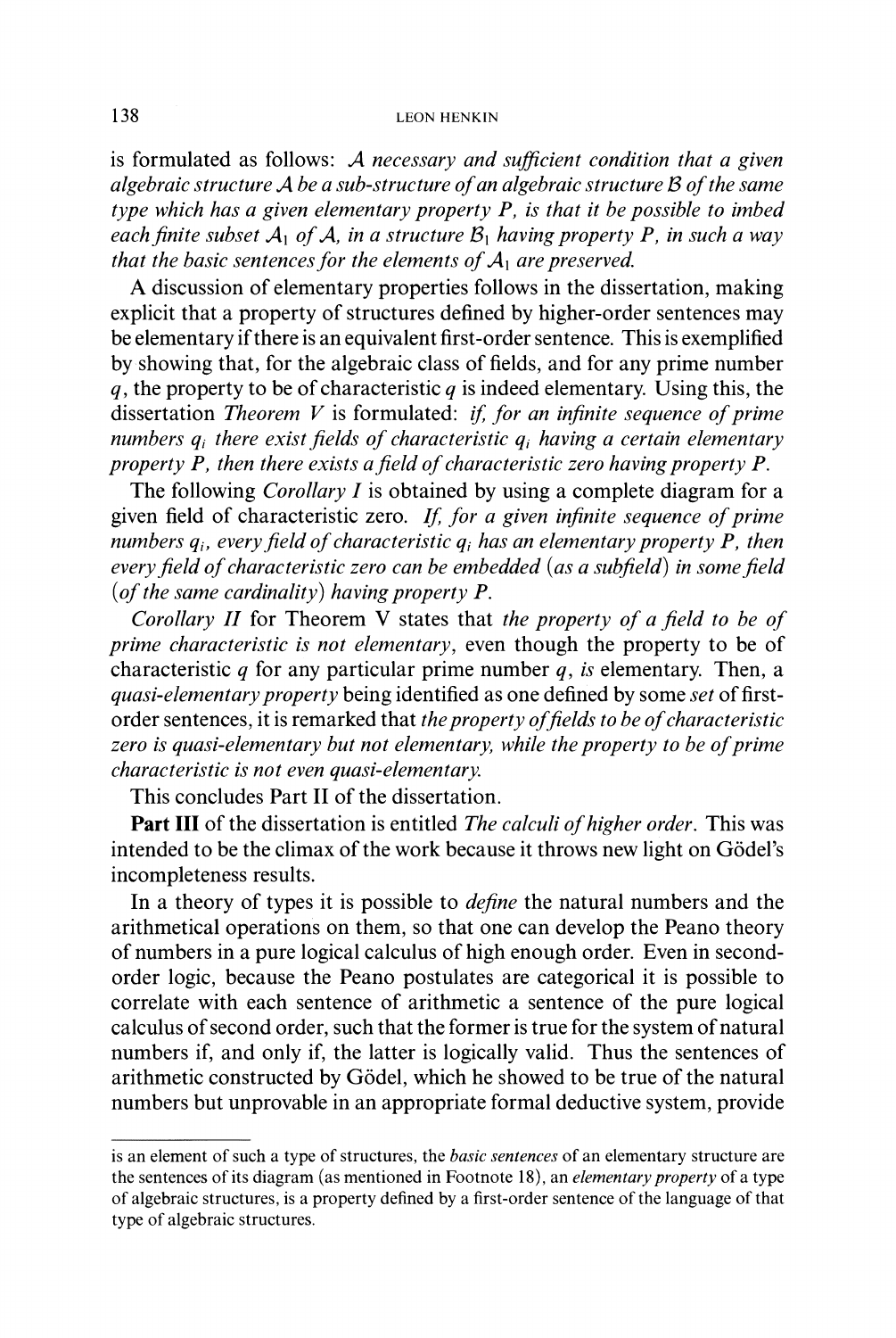**us with valid sentences of pure logical calculi which cannot be formally proved in the deductive systems with which these calculi are usually equipped.** 

**The unprovable sentences constructed for given formal systems by Godel are very special, and one may wonder whether there is some general criterion, involving the truth or falsity of sentences under suitable interpretations of the language, which can distinguish the provable sentences from the unprovable ones. This is exactly what is accomplished in Part III of my dissertation.** 

**An interpretation of the formal languages created in mathematical logic is always made with respect to some structure. A structure M always possesses a non-empty domain D of elements, which serves (in the interpretation**  of a language  $\mathcal{L}$ ) as the range of individual variables of  $\mathcal{L}$ . Additional **components of M may be designated elements, operations, or relations over D, which serve as the denotations of any individual constants, operation**  constants, or predicate constants of  $\mathcal{L}$ . If  $\mathcal{L}$  is of higher order, it may have some constant symbols of higher type. For example, if  $\mathcal L$  is intended for use **in the theory of topological spaces, it may have a unary predicate symbol R to serve as a name for the set of all open sets of points. In that case, any**  structure used to interpret  $\mathcal L$  would have to possess a designated set  $R'$  of subsets of  $D$ , to serve as the denotation of the symbol  $R$ . If  $S$  is a given set of  $\mathcal L$ -sentences, any structure  $\mathcal M$  for  $\mathcal L$  which satisfies all sentences of  $S$  is **called a model of S. Sometimes, even if no particular set of L-sentences is**  specified, a structure M with components appropriate for interpreting  $\mathcal L$  is **called an C-model.** 

**Part III of my dissertation begins with a discussion of the pure functional**  calculus of second order,  $\mathcal{L}_2$ . This is obtained from the pure calculus of **first order (mentioned above as the subject of Theorem I of Part I of the dissertation), by allowing propositional and predicate variables to appear in quantifiers, as well as individual variables. Since this system has no**  constant symbols, a structure M used for interpreting  $\mathcal{L}_2$  need not have any **component other than a domain D of individuals. For each positive integer**  *n*, the *n*-ary predicate variables of  $\mathcal{L}_2$  (which always appear within existential or universal quantifiers in  $\mathcal{L}_2$ -sentences, though they have free occurrences **in wffs that are not sentences, such as atomic wffs), range over the set of all**  *n*-place relations over D when  $\mathcal{L}_2$  is interpreted with respect to M.

Clearly, any two  $\mathcal{L}_2$ -structures whose domains of individuals have the same cardinality, will satisfy the same  $\mathcal{L}_2$ -sentences. A sentence of  $\mathcal{L}_2$  that is satisfied by *every*  $\mathcal{L}_2$ -structure is *logically valid*. All formal theorems of  $\mathcal{L}_2$  (sentences derivable from the formal axioms of  $\mathcal{L}_2$  by using the formal rules of inference), are logically valid. But Gödel showed how to construct logically valid  $\mathcal{L}_2$ -sentences that are *not* formal theorems.

**In Part III of my dissertation structures called general models are intro**duced, which can be used to interpret  $\mathcal{L}_2$ . The old structures are among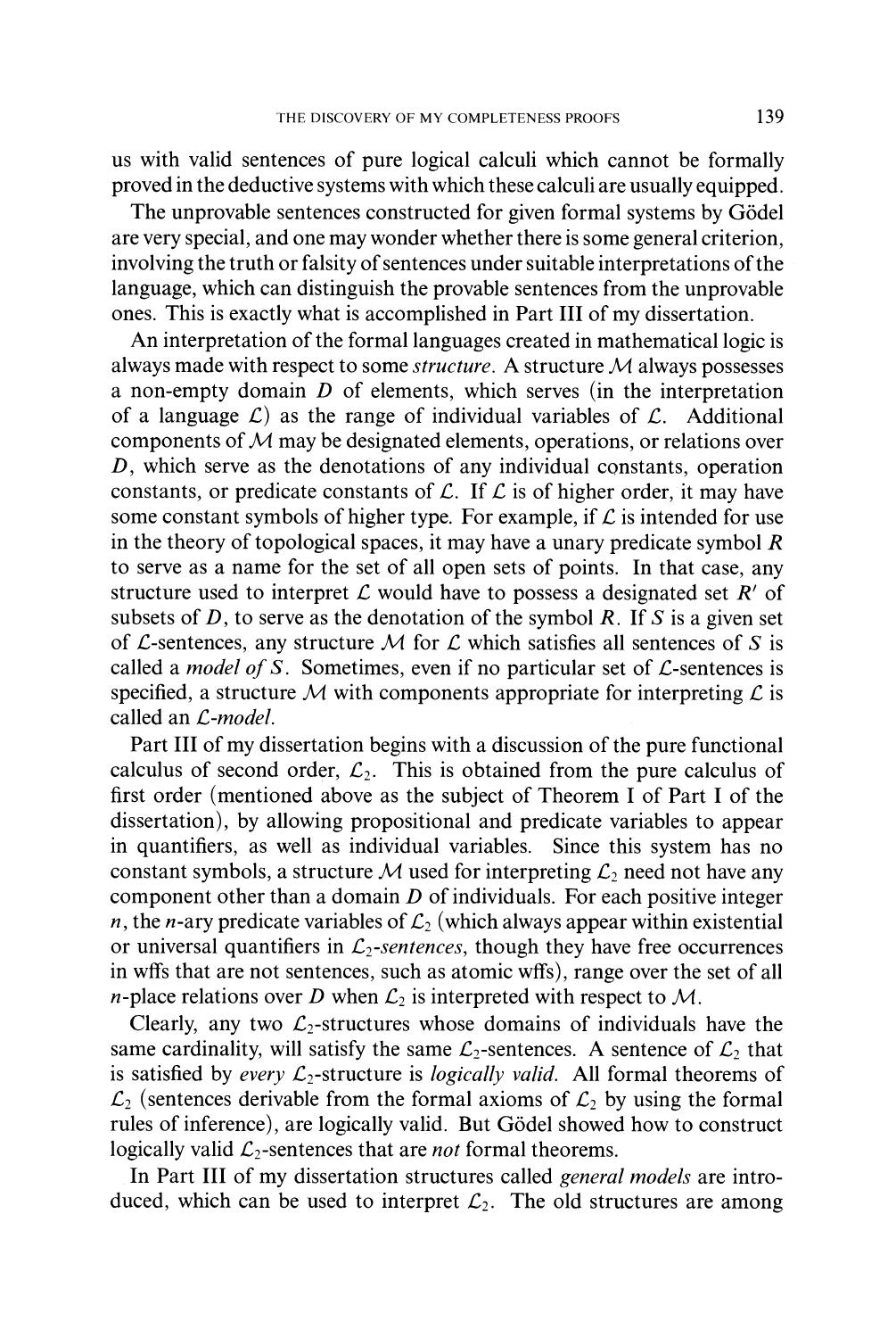them, and are called *standard models*. An  $\mathcal{L}_2$  sentence that is satisfied in **every general model is called logically valid in the general sense. It is easy to**  see that every formal axiom of  $\mathcal{L}_2$  is satisfied by every general model, and **that the formal rules of inference preserve this property, so that every formal**  *theorem of*  $\mathcal{L}_2$  *is logically valid in the general sense.*<sup>19</sup> What is stated in Part **III of my dissertation is that the converse holds, so that we get a generalized**  completeness theorem: Every  $\mathcal{L}_2$ -sentence that is logically valid in the general sense, is formally provable in  $\mathcal{L}_2$ .

The intuitive idea for the definition of general  $\mathcal{L}_2$ -models is simple. Such a **structure M, instead of consisting of only a single domain D, is to consist of**  infinitely many components,  $(D_0, D_2, \ldots, D_n, \ldots)$ .  $D_0$  is to be an arbitrary non-empty set.  $D_1$  is to be a domain of some subsets of  $D_0$  and, for each  $n > 1$ ,  $D_n$  is to be a domain of some *n*-place relations over  $D_0$ . When such a generalized model is used to interpret the  $\mathcal{L}_2$ -sentences,  $D_0$  serves as the range of individual variables and, for each  $n > 0$ ,  $D_n$  serves as the range **for n-ary predicate variables. However, the sets and relations chosen as members of the domains cannot be selected arbitrarily.** 

The intuitive idea given above for general  $\mathcal{L}_2$ -structures must be com**plicated, by providing conditions to ensure that every formally provable**   $\mathcal{L}_2$ -sentence is true for all general models. This is because, among these formally provable  $\mathcal{L}_2$ -sentences, are instances of the *comprehension principle for set theory.* For example, being given any wff b of  $\mathcal{L}_2$  containing free occurrences of individual variables  $x_1$  and  $x_2$  (and having no other variables **occurring freely in it), there is a formal theorem asserting the existence of a 2-place relation R consisting of just those ordered pairs of individuals that satisfy b. Hence, we need to make sure that in our generalized models, the**  domain  $D_2$  contains such a relation  $R$ .

**This requirement results in a definition of general models M whose do**mains  $D_n$ , for  $n > 0$ , are closed under Boolean operations, and such that  $D_n$  contains all projections of elements of  $D_{n+1}$ , for each  $n > 0$ . These **conditions arise from the sentential connectives, and the quantifiers containing individual variables of C. However, further conditions are needed to cover requirements connected with quantifiers containing predicate variables. This makes the precise definition of generalized models complicated, and it becomes unclear, without a proof, that there are any general models**  for  $\mathcal{L}_2$  other than the standard model (in which, for each  $n > 0$ ,  $D_n$  is the set of *all n*-place relations over  $D_0$ .

The generalized completeness theorem for  $\mathcal{L}_2$  cited above shows, in the light of Gödel's incompleteness results for  $\mathcal{L}_2$ , that indeed there must be nonstandard general models for  $\mathcal{L}_2$ . The proof of that completeness theorem **gives a general method for constructing such non-standard models.** 

<sup>&</sup>lt;sup>19</sup>This result is the general soundness theorem for  $\mathcal{L}_2$ .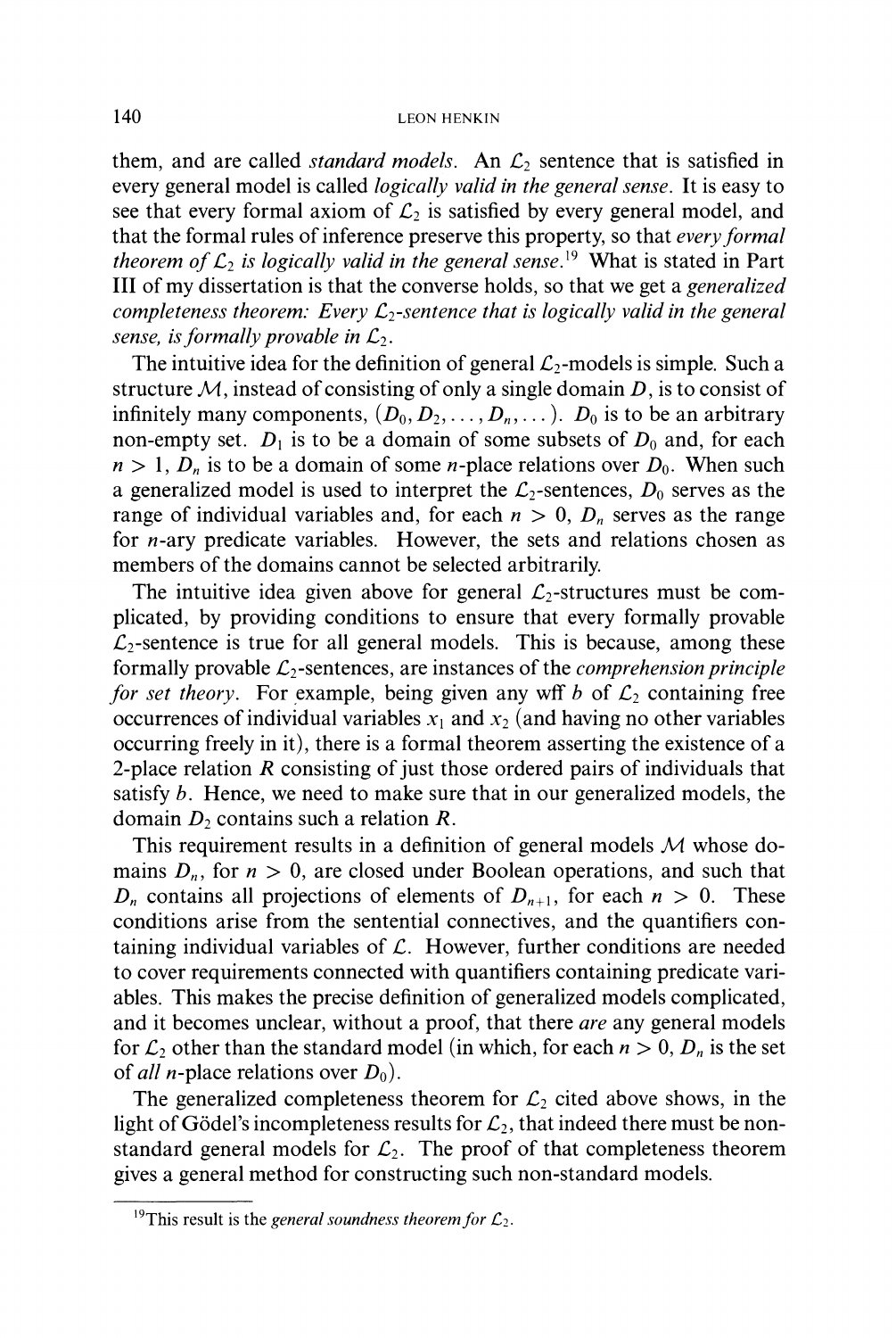**The discussion (in Part III of my dissertation) of the pure logical calculus**  of second order,  $\mathcal{L}_2$ , is not more detailed than what has been said above; in **particular, the definition of general models of**  $\mathcal{L}_2$  **is not made precise, and no proof is given for the generalized completeness theorem. Instead, a detailed account of these matters is given for a logical system T of infinite order, in the form of a theory of types formulated by Church.20** 

We shall not reproduce details of the system  $T$  at this point, as we shall **need to do that in Section 4 of this paper, below. Here, we merely set down the content of Theorem VI of the dissertation, which states a strong completeness property for T with respect to general models. Three corollaries are then listed, analogous to the corollaries of Theorem I that were given for the system L of first-order logic in Part I.** 

**THEOREM VI. If S is any formally consistent set of T-sentences, then there is a denumerable general model M ofT for which each sentence of S is true.**  (*Each domain*  $D_n$  *of*  $M$  *is denumerable.*)

COROLLARY I. The deductive system of  $T$  is complete (with respect to inter**pretations by general models).** 

COROLLARY II. If S is a set of T-sentences satisfied by some general model, **then there is a denumerable general model satisfying S.** 

**COROLLARY III.** If S is a set of T-sentences such that each finite subset  $S_1$  is satisfied by some general model  $M<sub>1</sub>$ , then there is some general model M that **satisfies all sentences of S.** 

**There is also a Theorem VII, extending Theorem VI to cover applied logical systems of type-theory, obtained by adjoining a set of constants (of various types) of any cardinality. This is analogous to the passage from Theorem I to Theorem II in Part I of the dissertation. A compactness corollary for Theorem VII, paralleling Corollary III of Theorem VI, completes Part III of the dissertation.** 

**Part IV of the dissertation is entitled Applied systems of logic. It begins by confessing that the compactness principle for higher-order formal languages is unlikely to find applications in various parts of mathematics, which were exemplified for first-order languages in Part II of the dissertation. This is because formal definitions for higher-order concepts used in mathematics, such as the concept of topological space, change their meaning when interpreted**  with respect to a general model.<sup>21</sup>

**<sup>20</sup>See [Church, 1940].** 

**<sup>21</sup>One minor application of compactness is given, to obtain a new proof of a result obtained in 1947 by C. J. Everett and G. Whaples. This gives a necessary and sufficient condition on a** set M of finite sets, for the existence of a choice function f on M such that  $f(A) \neq f(B)$ **whenever A and B are distinct elements of M.**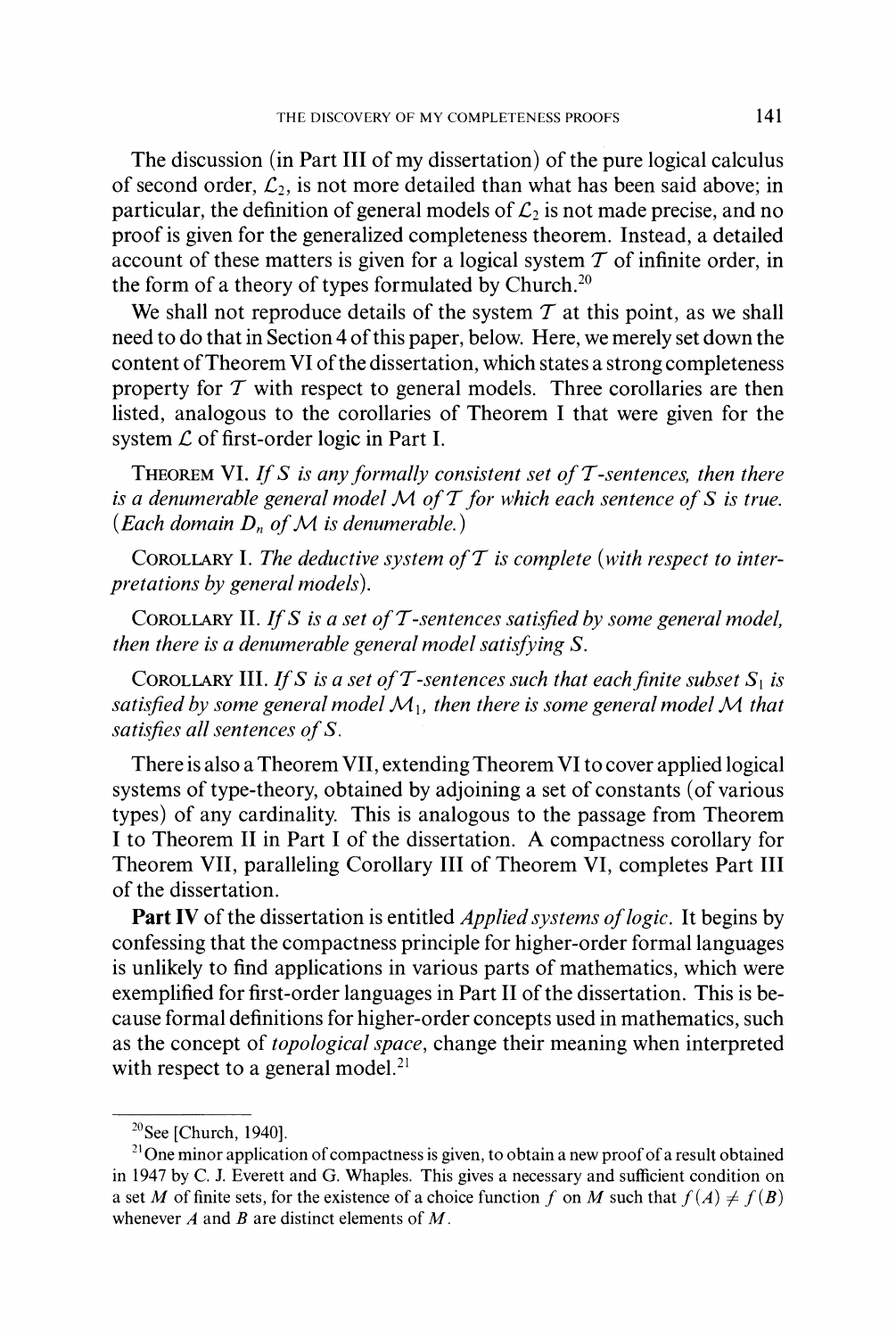**Instead of new results about structures that have been considered in mathematics, Part IV contains descriptions of applied formal languages for set theory, and for number theory, and calls attention to the possibility of finding non-standard models for axiom systems used in these areas. Examples considered are Bernays/Godel set-theory formalized as a second-order system (or extensions to higher-order systems), and Peano number-theory (formalized as a second-order system).** 

**It is shown how non-standard models of number theory arise when compactness is used to get a general model satisfying a set of sentences of the**  form  $u \neq 0, u \neq 1, \ldots$ , where u is an individual constant adjoined to the **second-order system in which Peano axioms are formalized. The theory of**  such a model does not satisfy the condition of  $\omega$ -consistency, used by Gödel **in formulating his incompleteness results. It is shown that the order-type of**  such a *denumerable* non-standard model must be  $\omega + \eta(\omega^* + \omega)$ .

**The dissertation ends on a philosophical note concerning non-standard**  models. It suggests that Gödel's incompleteness results can be considered **as stating a fundamental inability to communicate the kind of mathematical systems we are examining, rather than an inability to establish facts about such a system.** 

§4. Working on my dissertation—the discovery. In March, 1946, I returned **to Princeton to complete my work for the Ph.D. degree after an interruption of almost four years. The sole remaining requirement for the degree was that I write an acceptable dissertation. I was awarded a pre-doctoral fellowship by the National Research Council, part of the government's effort to refill colleges and universities with students and faculty from among those returning from war-time work.** 

**Immediately upon my return I began to attend a course in logic that Professor Church had begun the preceding month. The subject was Frege's theory of sense and denotation, of which I had never heard before. Through careful study of examples, Church made a convincing case for Frege's thesis that to understand how language functions in conveying meaningful communications, it is not sufficient to study the relation between the symbolic linguistic structure and the universe of objects to which it refers-it is necessary to posit a third realm of abstract entities called senses, or concepts. Under this theory a symbolic expression functioning as a name denotes an object of the universe of discourse, and expresses some sense of that object; a sentence is construed as a name of its truth value, and the sense it expresses is called a proposition.** 

**It was Church's aim to develop a mathematical theory of senses and their relation to the objects to which they refer. To obtain utmost precision, this was to be a formalized axiomatic theory. As a vehicle, he chose a formulation**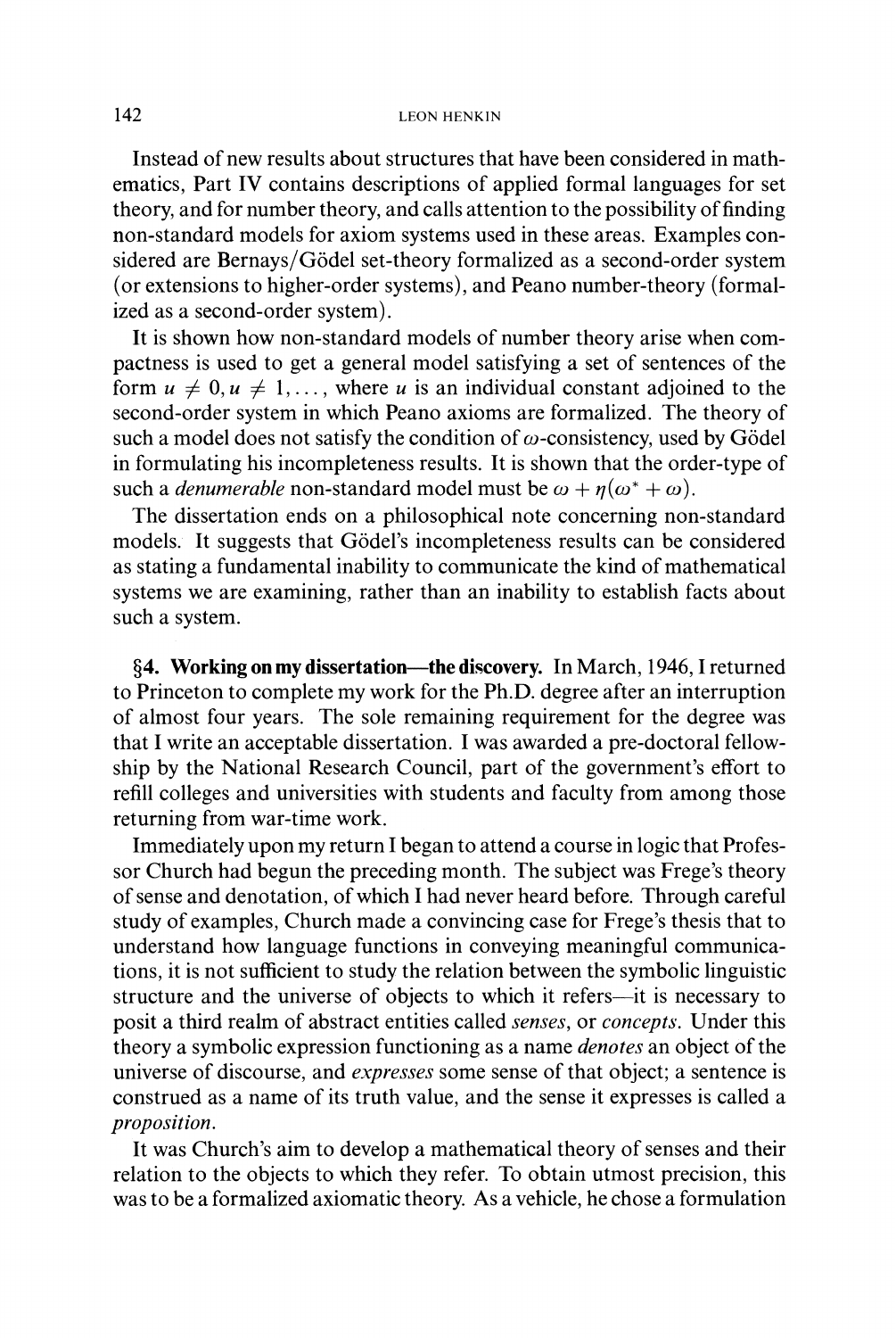**of the simple theory of types that he had published in 1940, and elaborated it by adjoining a new hierarchy of types of senses.22** 

**The Church-Frege theory of sense and denotation has been of continuing interest to me, but Church's 1940 theory of types, which we shall here call T, enthralled me from the moment it appeared in the 1946 course. Within a few weeks I had formulated a conjecture about it, and set out to find a proof which I hoped to incorporate in a dissertation. To follow the course of these**  ideas we must examine the theory  $\mathcal T$  in some detail.

**In T, there are two domains or types, at the base of the hierarchy of types.**   $D_1$  is the type of individuals, and  $D_0$  is the type of truth-values.<sup>23</sup> Further types are built up from  $D_0$  and  $D_1$  by providing, for each types  $D_a$  and  $D_b$ , a type  $D_{(ab)}$  of functions from  $D_b$  to  $D_a$ . [A subset of  $D_a$  is identified with the function of  $D_{(0a)}$  which assigns to all of its elements, and to no others, the value T (truth); thus,  $D_{(0a)}$  serves as the type of all subsets of  $D_a$ . A function of  $n + 1$  variables is identified with a function of its first variable, whose **values are functions of its last n variables. Thus, a binary relation between**  elements of  $D_a$  and of  $D_b$  is identified with a function of type  $D_{((0b)a)}$ , and **the latter serves as the type of all such relations.24]** 

**Now we are ready to describe the formal language of T which, when interpreted, may be used to make statements about the hierarchy of types described above.** 

**As to symbols of T, there are variables, constants, and three improper**  symbols  $\lambda$ , ), and (. For each type symbol a, an infinite list of variables of **type** a is given, e.g.,  $c_a$ ,  $d_a$ , ...,  $q_a$ ,  $c'_a$ , ... . There are constants  $N_{00}$ ,  $A_{000}$ , and, for each type symbol a, constants  $\pi_{0(0a)}$  and  $\iota_{a(0a)}$ .

Certain strings of symbols are called *well-formed formulas* (*wffs*), and each **is given a type. First of all, any variable or constant symbol by itself is a wff, and has the type of its subscript. Then, there are two ways to build a**  longer wff from two given ones. (i) If  $x<sub>b</sub>$  is any variable of type b and  $M<sub>a</sub>$  is any wff of type a, then  $(\lambda x_h \mathbf{M}_a)$  is a wff of type  $(ab)$ . (ii) If  $\mathbf{F}_{ab}$  and  $\mathbf{B}_b$  are

**<sup>22</sup>See [Church, 1940] for the original theory. A version of the theory incorporating types of senses was published later, [Church, 1951].** 

<sup>&</sup>lt;sup>23</sup>For ease in publication we make various typographical changes from the theory  $\tau$  as it **appears in [Church, 1940]. For example, Church calls Do the type of propositions, and states,**  "We purposely refrain from making more definite the nature of the types  $D_0$  and  $D_1, \ldots$ ". **However, in the terminology of the theory of sense and denotation propounded in his 1946**  course, the formal sentences of  $T$  are wffs of type 0; since sentences denote truth values, **these must be the elements of Do; propositions, being senses expressed by sentences, lie in a separate type which is not a component of the theory T.** 

<sup>&</sup>lt;sup>24</sup>Hereafter we drop outer parentheses in writing type symbols, and we use a sequence of **more than two type symbols to abbreviate the type symbol obtained by associating to the**  left. Thus,  $D_{0ha}$  is used as the type of binary relations between elements of  $D_a$  and of  $D_b$ .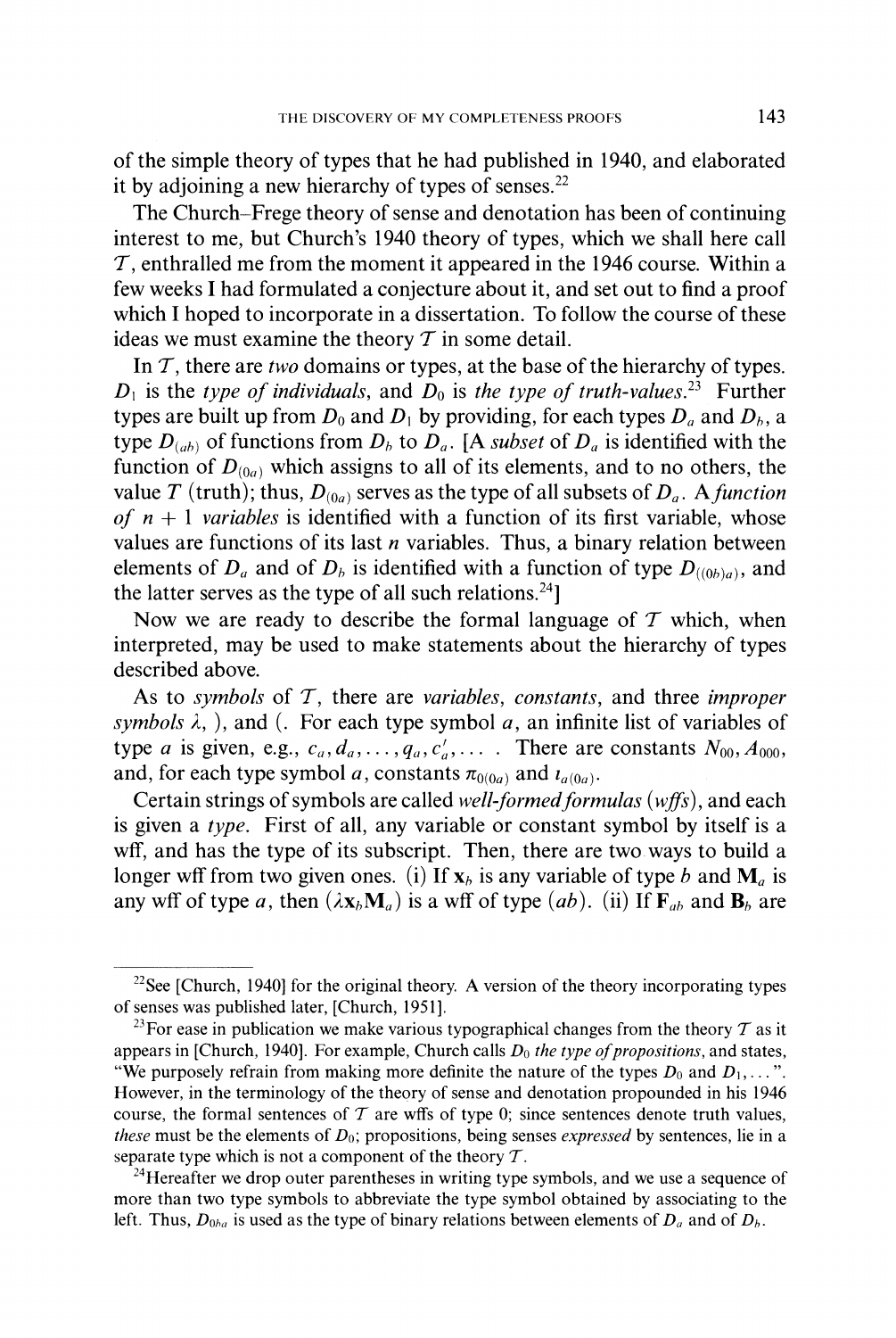wffs of types ab and b respectively, then  $(\mathbf{F}_{ab}\mathbf{B}_{b})$  is a wff of type  $a^{25}$  Every **occurrence of a variable**  $\mathbf{x}_b$  **in a wff**  $\mathbf{M}_a$  **is free, unless it is within a part of**  $\mathbf{M}_a$  of the form  $(\lambda \mathbf{x}_b \mathbf{N}_c)$ , in which case it is bound. A *closed wff* (*cwff*) is a **wff with no free variables.** 

When the language of  $T$  is used to make statements about the hierarchy of **types, each wff**  $\mathbf{B}_b$  **refers to an element of the type**  $D_b$ **. A wff of form**  $\mathbf{F}_{ab}\mathbf{B}_b$ refers to the element of  $D<sub>a</sub>$  obtained by applying the function designated by  $\mathbf{F}_{ab}$  to the argument designated by  $\mathbf{B}_{b}$ . A wff of the form  $\lambda \mathbf{x}_{b} \mathbf{M}_{a}$  refers to the function in  $D_{ab}$  which, when applied to an argument  $z_b$ , yields as value the element designated by the wff  $M_a$  when each free occurrence of  $x_b$  in  $M_a$  is assigned the value  $z_b$ . Thus, an occurrence of  $\lambda x_b$  in a wff serves as a functional abstractor for the wff  $\mathbf{M}_a$  to which it is prefixed.

**To complete the description of the intended meanings of wffs, as referring**  to elements of the types of the theory  $T$ , we must indicate the elements to which variables and constants refer. Of course, a variable  $x<sub>b</sub>$  ranges over all of the domain  $D_b$ ; it only refers to a particular element of the latter when one **is assigned to it in some linguistic context. Similarly, a wff**  $M_a$  **which contains free variables of one or more types, will not refer to a particular element of Da unless values of appropriate type are assigned to those variables.** 

The constant  $N_{00}$  denotes the negation function of  $D_{00}$  which, acting on either truth value of  $D_0$  gives the other one as its value. The constant  $A_{000}$ denotes the disjunction function of  $D_{000}$ , so that the wff  $(A_{000}p_0)q_0$  denotes T iff either of the variables  $p_0, q_0$  is assigned the value T, and denotes F if **both variables are assigned F. Because of these meanings we make contact**  with traditional symbols for propositional connectives by writing  $\sim$   $\mathbf{B}_0$  for  $N_{00}$ **B**<sub>0</sub>, **B**<sub>0</sub>  $\vee$  **C**<sub>0</sub> for  $(A_{000}$ **B**<sub>0</sub> $)$ **C**<sub>0</sub>, and **B**<sub>0</sub>  $\supset$  **C**<sub>0</sub> for  $(\sim$  **B**<sub>0</sub> $)$   $\vee$  **C**<sub>0</sub>, for any wffs **B**<sub>0</sub> and  $C_0$ .

Next, for each type a, the constant  $\pi_{0(0a)}$  denotes the function of  $D_{0(0a)}$ which, when applied to any element of  $D_{0a}$  (identified with a subset of  $D_a$ ), produces the value  $T$  if the subset is the whole of  $D_a$ , and produces the value **F** otherwise. From this it follows that a wff of the form  $\pi_{0(0a)}(\lambda \mathbf{x}_a \mathbf{B}_0)$  will refer to the truth value T if, and only if,  $B_0$  refers to T for *every* assignment of an element of  $D_a$  as a value for the free occurrences of the variable  $\mathbf{x}_a$  in  $\mathbf{B}_0$ . Because of this intended meaning of the constant  $\pi_{0(0a)}$ , we may introduce universal quantifiers by writing  $(\forall x_a)$ **B**<sub>0</sub> for  $\pi_{0(0a)}(\lambda x_a$ **B**<sub>0</sub>), for any wff **B**<sub>0</sub> and **variable x**<sub>a</sub>.

**Using such a quantifier we can obtain, for each type a, a wff which, under**  the intended interpretation of  $T$  will denote the identity relation for elements of the type  $D_a$ ; we shall introduce the symbol  $Q_{0aa}$  as an abbreviation for it,

**<sup>25</sup>Hereafter we use subscripts to indicate the type of any wff under consideration. We abbreviate notation for wffs by omitting parentheses with the same convention as for type symbols (see preceding footnote).**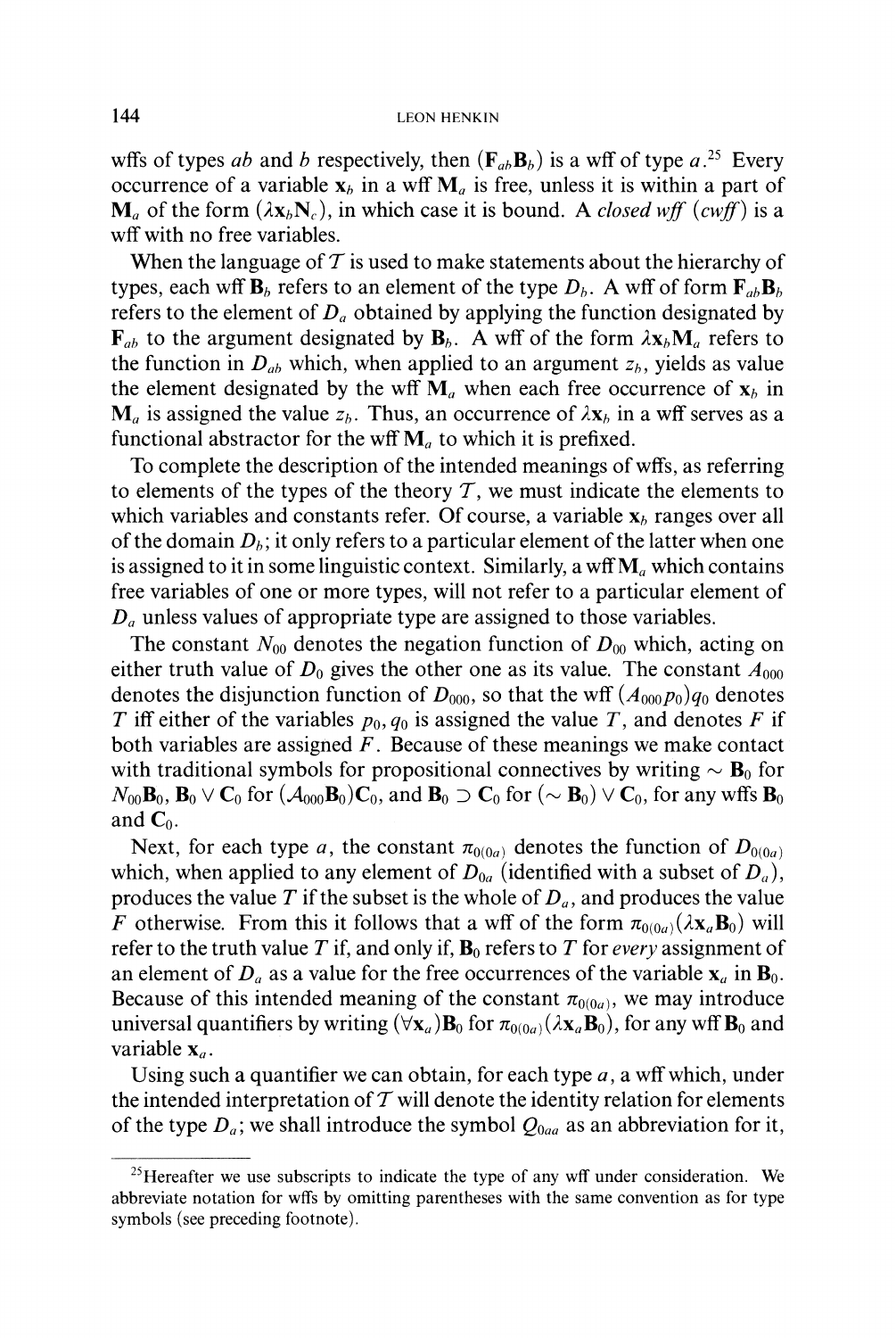and then write  $\mathbf{B}_a = \mathbf{C}_a$  for  $(\mathbf{Q}_{0aa} \mathbf{B}_a) \mathbf{C}_a$ , where  $\mathbf{B}_a$  and  $\mathbf{C}_a$  are any wffs of **type** *a***. The formula for**  $\mathbf{Q}_{0aa}$  **is**  $\lambda y_a \lambda z_a (\forall g_{0a})(g_{0a}y_a \supset g_{0a}z_a)$ **, so that the wff**  $(Q_{0aa}B_a)C_a$  denotes the same element as  $(\forall g_{0a})(g_{0a}B_a \supset g_{0a}C_a)$ . Recalling that elements of type  $(0a)$  have been identified with subsets of  $D_a$ , this wff expresses the fact that every subset of  $D_a$  containing the element  $B_a$  will also contain the element  $C_a$ , and this clearly has the value T if, and only if,  $B_a$  is the same element as  $C_a$ .

Finally, we come to the constants  $l_{a(0a)}$  that have been provided in the **formal language of T; they are intended to play the role of selection operators**  when the language is interpreted. That is, for any type  $a$ ,  $l_{a(0a)}$  denotes a function which, acting on any argument  $z_{0a}$  (regarded as a subset of  $D_a$ ), assigns to it an element of  $z_{0a}$  (if  $z_{0a}$  is not empty). It follows that if  $\mathbf{B}_0$ is a wff containing free occurrences of some variable  $\mathbf{x}_a$ , and if there is one and only one element of  $D_a$  which, when assigned as value to these free **occurrences of**  $\mathbf{x}_a$ **, produces the value T for the wff**  $\mathbf{B}_0$ **, then**  $\mathbf{I}_{a(0a)}(\lambda \mathbf{x}_a \mathbf{B}_0)$ denotes that unique element of  $D_a$ . Thus, the notation  $(i\mathbf{x}_a)\mathbf{B}_0$  is introduced as an abbreviation for  $l_{a(0a)}(\lambda \mathbf{x}_a \mathbf{B}_0)$ , and the part  $(\iota \mathbf{x}_a)$  of this notation serves **as a description operator.26** 

**Having described the syntax of the formal language for T, and having indicated the intended interpretation of that language, it remains to describe the formal deductive apparatus of axioms and rules of inference needed to**  qualify  $T$  as a logistic system.

**There are six formal rules of inference. The first three describe the process of A-conversion, allowing for a change of bound variable in a part of a**  wff, and for the replacement of a part  $(\lambda x_b M_a)N_b$  of a wff by the result of replacing all occurrences of  $x<sub>b</sub>$  in  $M<sub>a</sub>$  by occurrences of  $N<sub>b</sub>$  (under suitable **restrictions on free and bound variables), or vice versa. Then come familiar logical rules of substitution, detachment, and generalization.** 

**As to the list of formal axioms, this begins with a standard set of four axioms for propositional calculus, followed by the following two axiom schemas for handling quantifiers with variables of any type a.** 

**Schema**  $5^a$ .  $(\pi_{0(0a)} f_{0a}) \supset (f_{0a} x_a)$ .

**Schema 6<sup>a</sup>**.  $(\forall x_a)(p_0 \lor f_{0a}x_a) \supset (p_0 \lor \pi_{0(0a)}f_{0a})$ .

**These are all of the axioms needed for the logical functional calculus, although we could add the following axiom schema of descriptions to enable us to incorporate the logical use of the English word "the".** 

**Schema 9<sup>a</sup>.**  $(f_{0a}x_a) \supset [(\forall y_a)(f_{0a}y_a \supset x_a = y_a) \supset f_{0a}(i_{a(0a)}f_{0a})].$ 

**Of course you will wonder about Axioms (Schemas?) numbered 7 and 8. If they are not part of the logical functional calculus, what are they doing in** 

<sup>&</sup>lt;sup>26</sup>When used in a context  $(\mathbf{I}\mathbf{x}_a)$  in Church's paper, the symbol  $\mathbf{I}$  is an inverted iota. In any **case, as part of a description operator it functions like the English word "the".**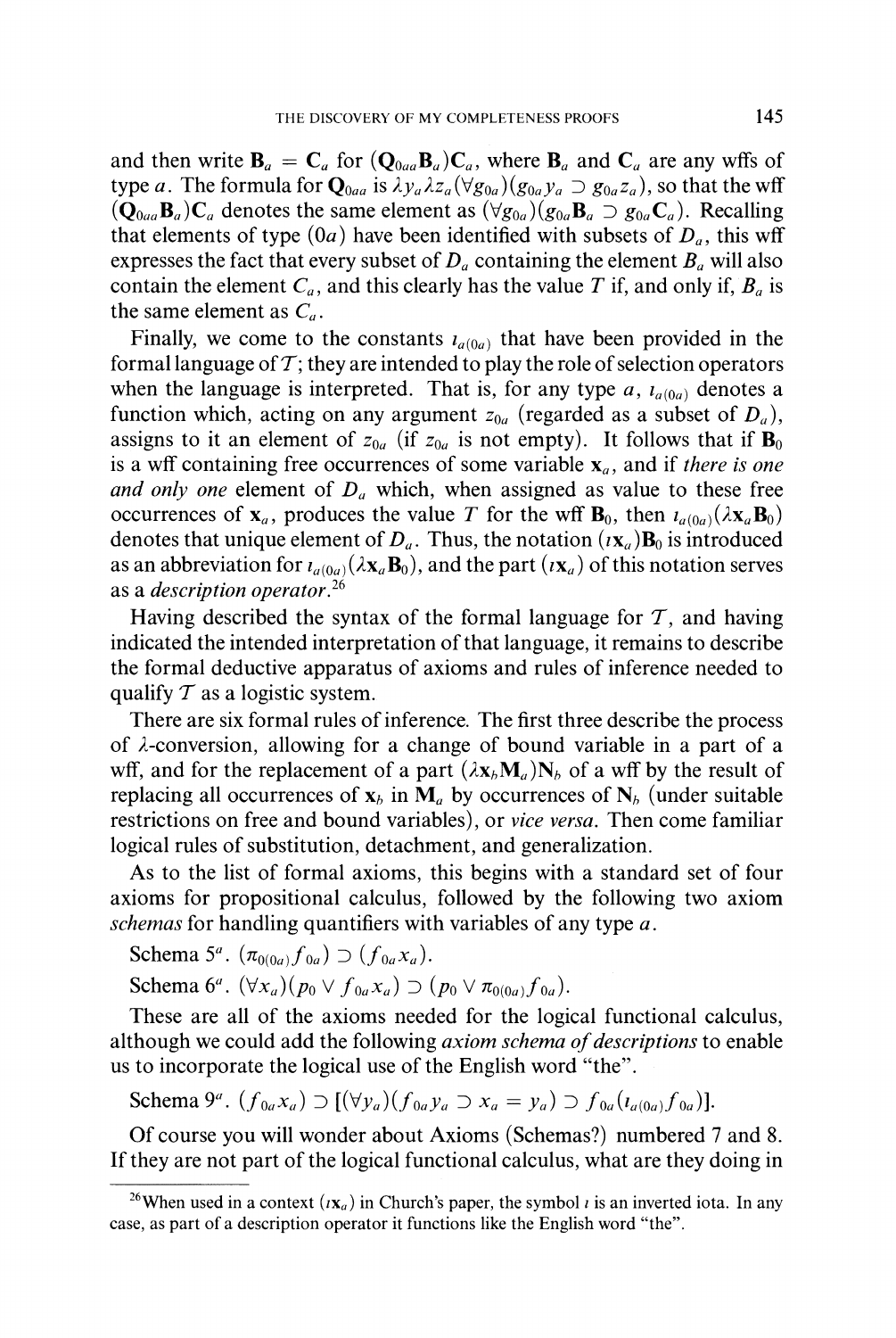**this formal deductive system? And what are they? The answer is that Church wished to show how a logistic system can be applied to provide a foundation for mathematics, or at least for Peano arithmetic and real analysis. The Axioms 7 and 8 together have the effect of an axiom of infinity, Axiom 7**  being essentially  $\sim (\forall x_1)(\forall y_1)(x_1 = y_1)$ , and Axiom 8 ensuring that  $D_1$ cannot be finite. Schemas  $10^{ab}$  and  $11^a$  provide axioms of extensionality and **choice, respectively.** 

$$
\text{Schema } 10^{ab}. \ (\forall x_b)[f_{ab}x_b = g_{ab}x_b] \supset (f_{ab} = g_{ab}).
$$

**Schema** 11<sup>*a*</sup>.  $f_{0a}x_a \supset f_{0a} (i_{a(0a)}f_{0a})$ .

Of course in the presence of axioms  $11^a$ , Schema  $9^a$  could be dropped, **as it is directly derivable from Axioms 1-4 and 11a; but Church set down**  both  $9^a$  and  $11^a$ , for he thought it desirable to investigate the consequences of Axioms  $1-9^a$  without  $10^{ab}$  and  $11^a$ .

Several features of the theory  $T$  sketched above were interesting to me, **but I was especially attracted by the neatness and shortness of the formula**  expressing the axiom of choice. It seemed to me that the symbol  $l_{a(0a)}$  was **put into the formal language of T originally to serve the function of the definite article "the", as expressed in Axiom 9", and that its availability to provide such a succinct formulation of the axiom of choice was a fortuitous circumstance that must have come to Church as an inspired afterthought.** 

**In describing the intended meanings of the formulas of the formal language, above, I have been careful, but not mathematically precise. In this I was following Church. I had never seen, in his courses, a Tarskian definition of truth for any formal language, nor is one given in the paper [Church, 1940]. Yet Church seemed to have a crystal clear vision of the structure of meanings for the language of T, and indeed this was precisely the object of study in the course on sense and denotation in which I encountered this language.** 

**I enjoyed the fact that the functional abstractor symbol, A, enables us to name many elements in the hierarchy of types. This is in contrast to**  the simplified version of type-theory fashioned by Gödel from Principia Mathematica, which is called PM in [Gödel, 1931]. PM is essentially a **pure monadic logical calculus of order**  $\omega$ **, converted to an applied system by choosing the domain of individuals to be the natural numbers, adding constants to denote zero and the successor function, and using these to formulate Peano axioms that are added to the logical axioms in the deductive system. Of course formulas with free variables in PM are associated with sets and relations, and Godel takes us through a long list of these; but there are no names for these.** 

**I decided to try to see just which objects of the hierarchy of types did have**  names in T. The natural place to start was in the two domains,  $D_0$  and  $D_1$ , at the base of the hierarchy. Of course the two elements of  $D_0$ , T and F,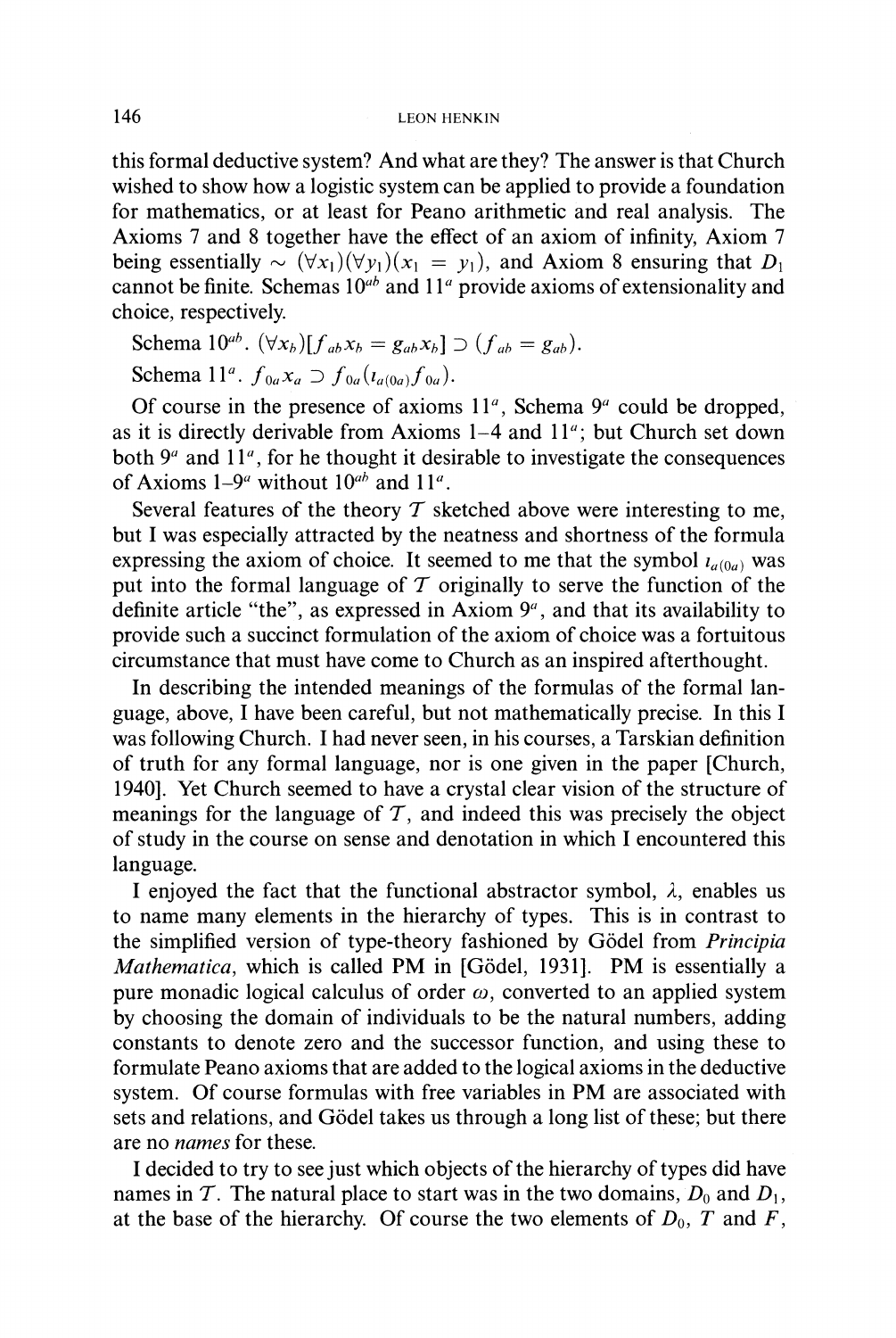**had names, e.g.,**  $(\pi_{0(00)} = \pi_{0(00)})$  **and**  $N_{(00)0}(\pi_{0(00)} = \pi_{0(00)})$ . But there were *no* names of individuals in  $D_1$ ; and indeed, as long as there was no specification **of a particular domain of individuals, it made no sense to ask for names of particular individuals. So I decided that for my project I would take D1 to be the set of natural numbers, and I would add to the language of T a**  constant,  $0<sub>1</sub>$ , to serve as a name for the number 0, and a constant  $S<sub>11</sub>$  to serve **as a name for the successor function. In this I was following the example of**  Gödel when he set down the language for PM.<sup>27</sup>

Of course, with constants  $0_1$  and  $S_{11}$  added to the language of T, and with  $D_1$  now chosen to be the set of natural numbers, *every* element of  $D_1$  has a name (containing  $0_1$  and repeated occurrences of  $S_{11}$ ). Proceeding up the hierarchy of types, I quickly came to the type  $D_{01}$  whose elements, already identified with subsets of  $D_1$ , I knew could be used as real numbers under suitable definitions. On the basis of cardinality, *not* every element of  $D_{01}$  can **be named by a wff, since there are only a denumerable number of the latter.** 

**Before trying to make some sort of general survey of the nameable func**tions in the various types  $D_{ab}$ , I went over the recursive process for identifying **the denotation of any wff. Everything seemed perfectly clear to me except for one thing: The function assigned as denotation to each of the constants**   $N_{00}$ ,  $A_{000}$ ,  $\pi_{00a}$ , and to the additional constant  $S_{11}$ , were completely definite, but in the case of the constants  $l_{a(0a)}$  there was ambiguity. In discussing **meanings, it was said only that the denotation of**  $l_{\alpha(0\alpha)}$  **would be** *some* **choice** function for the non-empty elements of  $D_{0\alpha}$  (considered as subsets of  $D_{\alpha}$ ), **but no particular one had been mentioned. As a result, the element of Da named by a wff**  $M_a$  containing some symbol  $I_{b(0b)}$  would not be definitely **determined. I wondered whether I could not remedy this "defect."** 

Of course there was no trouble in choosing  $I_{1(01)}$  to be the function such that, for any element  $f_{01}$ ,  $I_{1(01)}f_{01}$  = the least element of  $f_{01}$  if there is some natural number  $x_1$  for which  $f_{01}x_1 = T$ , and setting  $\iota_{1(01)}f_{01} = 0_1$ if there is no such  $x_1$ . However, when I tackled the problem of describing some *particular* choice function to serve as the denotation of  $\iota_{(01)(0(01))}$ , I

<sup>&</sup>lt;sup>27</sup> Gödel had available the material for a theory of natural numbers within the hierarchy of **types in PM without dedicating the type of individuals to serve as natural numbers. Namely, he could have used the Frege-Russell definition of numbers as being particular sets of sets of individuals, i.e., elements of the third-level type. He explains in a note that the introduction of the Peano axioms for the type of individuals was only to simplify his exposition of the proof of incompleteness. Church, too, was interested in describing a development of the theory of numbers in T, and the paper [Church, 1940] gives some details of this. He works with a definition of natural numbers which identifies them with particular functions of type**   $(11)(11)$  (abbreviated as 1'); for example, the number 3 is identified with the function  $3<sub>1'</sub>$  such that, for any function  $f_{11}$ ,  $(3_1 f_{11})$  is the function  $\lambda x_1(f_{11}(f_{11}(f_{11}x_1)))$ . This definition of **natural numbers is adapted from the system of**  $\lambda$  **calculus which Church used as a foundation** for his work on undecidable theories. My decision to bring the Peano postulates for  $D_1$  into **T was specifically to create named objects in every type.**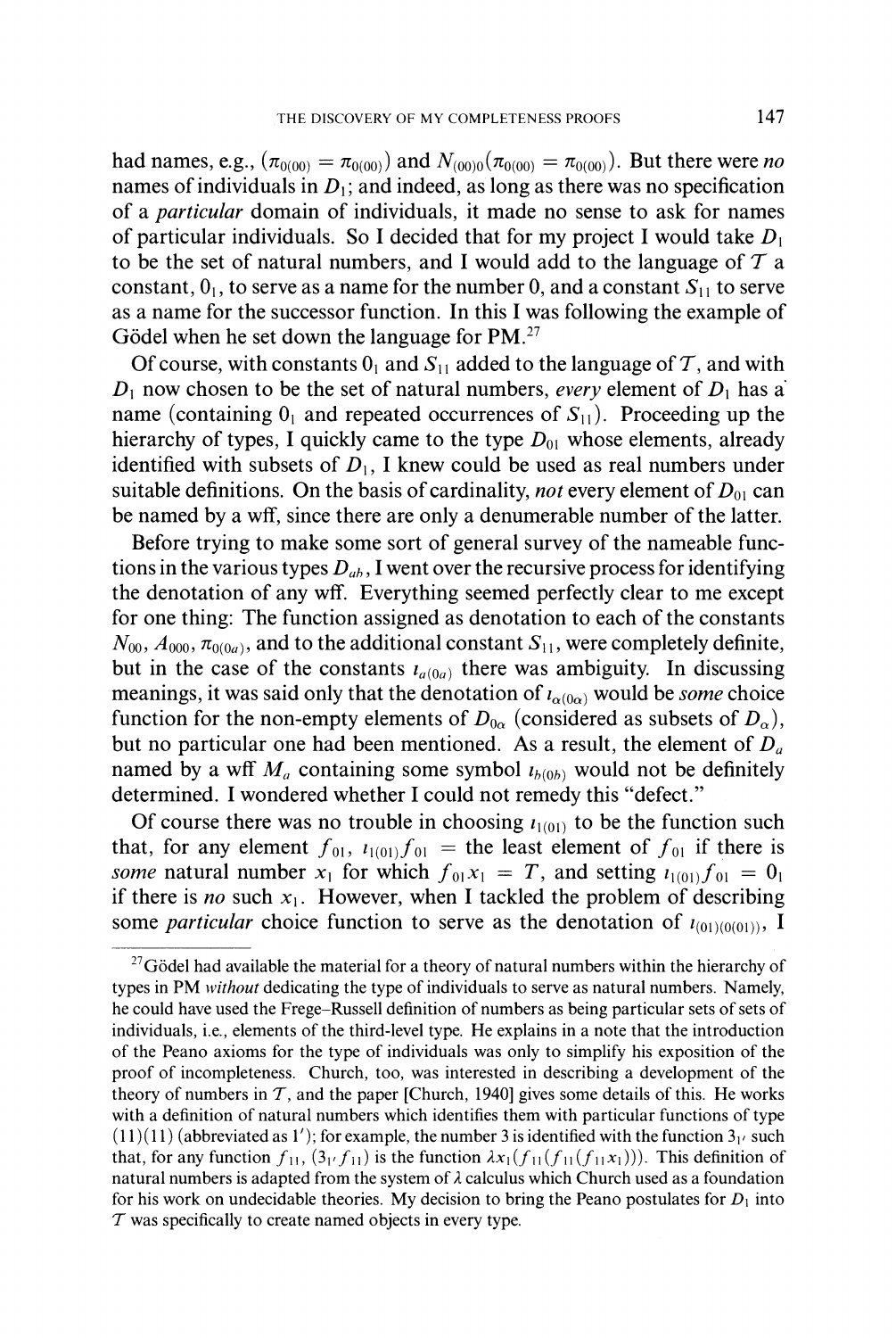**was stumped. Although I believed without question that there are choice functions which select an element from each non-empty set of real numbers, I saw no way to separate a single one of these choice functions from all the**  others, to serve as the denotation of the symbol  $\iota_{(01)(0(01))}$ .

**Something about my failure to specify any one particular choice function for all non-empty sets of real numbers led me to think that perhaps the nature of the problem made it intrinsically unsolvable, and I began to wonder how I might possibly show that. Could I make precise what it might mean to say that it is "intrinsically impossible" to specify any particular choice function for non-empty sets of real numbers? No, I really couldn't. But I could make a precise weaker statement that would be pretty interesting, if I could prove it.** 

**To state this, we need a definition. Keep in mind that a wffM, without free**  variables denotes an element of  $D_a$  whose determination depends on which choice-functions for non-empty subsets of  $D<sub>b</sub>$  are assigned as the denotations of the constants  $I_{b(0b)}$  occurring in  $M_a$ . Let us say that  $M_a$  denotes an element **of Da absolutely if it denotes that same element no matter which choice**functions are taken as the denotations of the constants  $I_{b(0b)}$  occurring in it. **Then I made the following Conjecture. No choice-function for non-empty sets**  of real numbers is denoted absolutely by a wff  $\mathbf{M}_{(01)(0(01))}$  without free variables.

**It must have been about mid-April, 1946, when I formulated this conjecture and set out to find a proof, intending this work to be the centerpiece of my dissertation. Mostly I worked in my head, with very few forays into the literature. One paper that I did read carefully, hoping to pick up ideas that would be relevant for my task, was Mostowski's paper on the independence of the axiom of choice for systems of set theory which admit "urelemente"; but in the end I did not find a way to use it.** 

**While the conjecture I sought to prove is formulated in terms of the absolute denotations of wffs, my plan of action was to start with an arbitrary, but**  fixed, assignment of denotations to the constants  $i_{a(0a)}$ , and find out all I could about those elements of the type domains  $D<sub>a</sub>$  that were named by **some wff of the language for T. I called these the nameable elements of the type hierarchy.** 

**Although I worked for a year at finding out something about these nameable functions, I had very little success. I must have had at least two results, though, because I remember being asked to talk about my work at a department colloquium in September, 1946, and choosing the title "Nameable functions."** 

**I do remember one small result that I found pretty early, and since it is important for our story, I want to describe it here.** 

**For each type a, the nameable elements of type a form a certain subset,**   $D_a^n$ , of the domain  $D_a$ . We observe that any element of  $D_{ab}^n$  is a function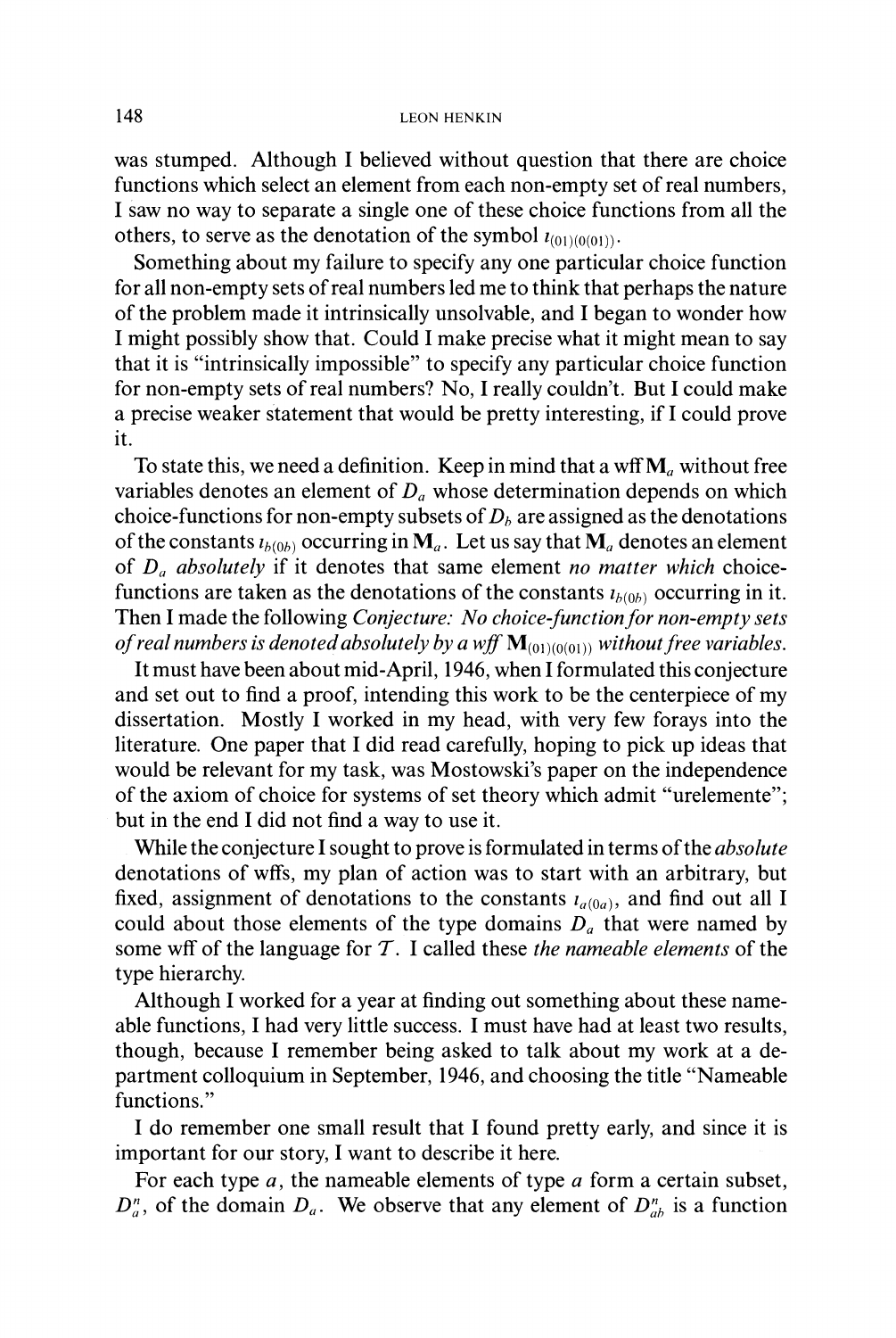that maps  $D_b^n$  to  $D_a^n$ , so the set of all domains  $D_a^n$  itself forms a hierarchy of **types. Looking at it, I thought I should make it a little neater by "trimming**  the fat" from each function in any domain  $D_{ab}^n$ . By this I meant that each **element of**  $D_{ab}^n$  **has**  $D_b$ **, rather than**  $D_b^n$ **, as its domain, so I thought I should replace each element**  $f$  of  $D_{ab}^n$  by  $f^*$ , the restriction of  $f$  to  $D_b^n$ , and then work with the resulting sets, say  $D_{ab}^{n*}$ , to get a neater representation of the **hierarchy of types of nameable functions.28** 

**There was, however, a problem with this idea: What if the hierarchy contracted under the proposed reduction of the domains of functions? In other words, could there be** *distinct* **functions**  $f$  **and**  $g$  **in some**  $D_{ab}^n$ **, such** that  $f^* = g^{*}$ ? After some worry, I realized that this could not happen. The **reason is that if f and g** are elements of  $D_{ab}^n$ , there are wffs  $\mathbf{F}_{ab}$  and  $\mathbf{G}_{ab}$ which denote them respectively. Then, letting  $\mathbf{X}_{0b}$  be the wff  $\lambda x_b \sim (\mathbf{F}_{ab} x_b =$  $\mathbf{G}_{ab}x_b$ ), we see that if  $f \neq g$  then  $\mathbf{X}_{0b}$  denotes a non-empty subset of  $D_b$ , so that  $\iota_{b(0b)}\mathbf{X}_{0b}$  denotes an element y of  $D_b^n$  for which  $f y \neq g y$ , showing that  $f^* \neq g^*$ .

With the realization that the passage from functions in  $D_a^n$  to those in  $D_{a}^{n*}$ , by reduction of domains, does not result in contraction, I had a selfcontained hierarchy of type domains  $D_n^{n*}$  which, in an obvious sense, is **isomorphic to the hierarchy of nameable functions within the original do**mains  $D_a$ <sup>29</sup> **Henceforth I concentrated my effort to show the non-existence of absolutely nameable choice functions for non-empty sets of real numbers,**  by searching within the hierarchy of domains  $D_n^{n*}$ .

**March, 1947, arrived, the anniversary of my return to Princeton from war-time work, and I had gotten nowhere. I began increasingly to worry about how and when people would react to my continuing non-productive work. The National Research Council was supporting me with a fellowship; perhaps they would ask for a progress report before long. The Chairman of the Mathematics Department, Solomon Lefschetz, and my teacher, Church, must be expecting to hear from me about some concrete discoveries or directions for my dissertation, but I had not spoken to them about that subject for several months. And when my father asked how my work was proceeding during my visits to New York every few weeks, I had only one answer to repeat, "Well, I'm working hard!"** 

**One night I lay in my bed in the Graduate College going over these worries. They became increasingly intense; I did not see how I could deal with them. Suddenly I noticed that my arms and legs were rigid, my throat constricted, and I had the impression that I was on the verge of screaming! At once I realized that I could not continue as I had been doing. I decided that to** 

<sup>&</sup>lt;sup>28</sup>Of course  $D_0^n = D_0$  and  $D_1^n = D_1$ , so we may as well set  $D_0^{n*} = D_0$  and  $D_1^{n*} = D_1$ , too.

<sup>&</sup>lt;sup>29</sup>To be technically correct we should complicate our description of the domains  $D_n^{n*}$  by **using recursion over type symbols, but for present purposes we overlook this.**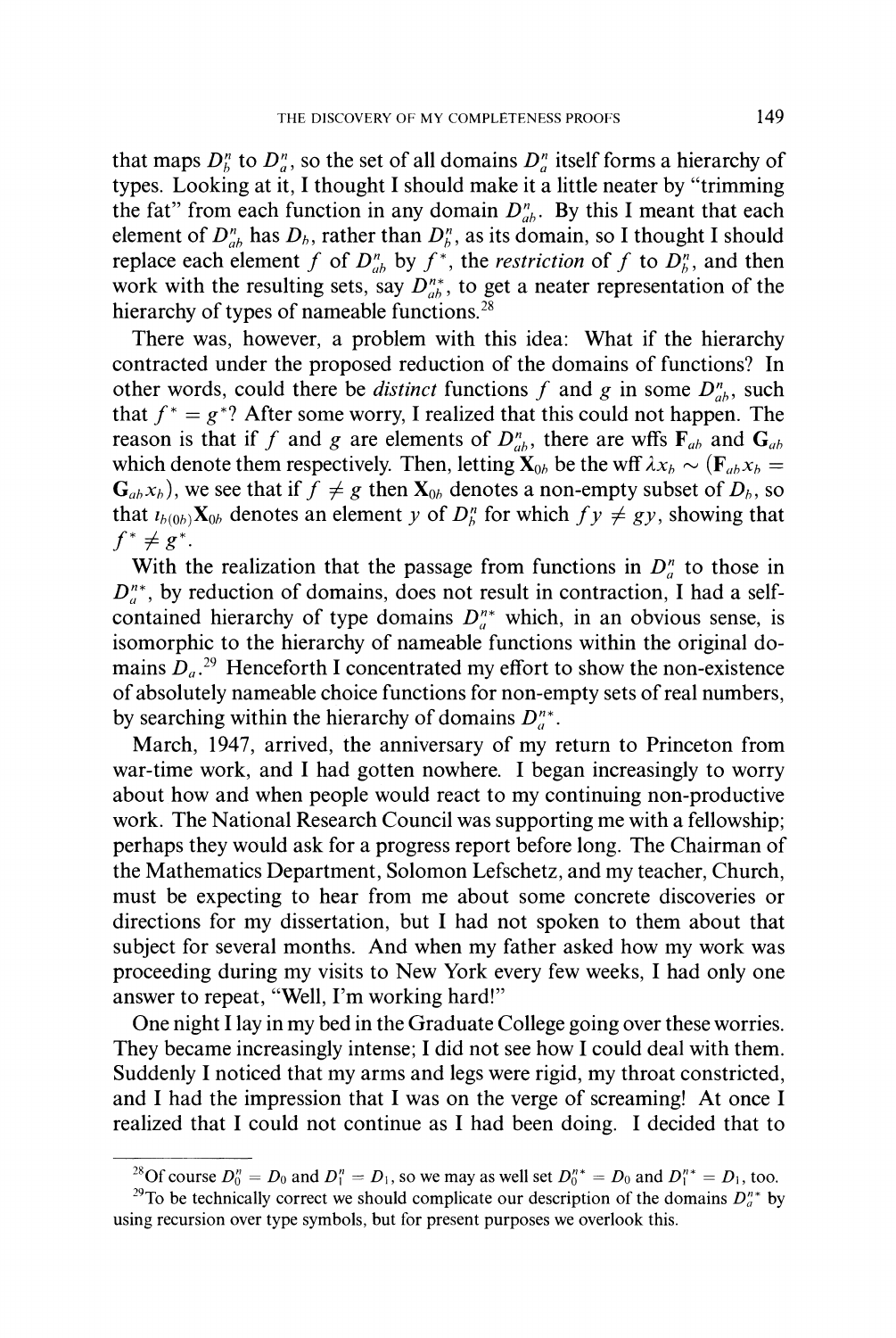#### **LEON HENKIN**

**avoid a breakdown I would discontinue my graduate study and try to find some sort of routine work. Lying in bed I composed letters to Professor Lefschetz and to my father, explaining why I was leaving Princeton, and I determined to write and send these in the morning.30 This process relaxed me, and I was able to fall asleep.** 

**The next morning I remembered clearly my decision taken the night before, and fully intended to carry it out. However, I saw that there was no immediate need to write and send off those letters, and as I had a new idea about nameable functions which looked rather interesting I thought I might as well check that out first, so I put the letters off for a day or two.** 

**A few weeks later I was sitting in the armchair in my study at the Graduate College, trying to "see" more clearly, for the hundredth time, the structure**  of the functions in the hierarchy of type-domains  $D_a^{n*}$ . I recall that I was **sitting in an unusual position, with my right leg thrown over the arm of the chair, and my head bent over the other arm of the chair. I thought that if I could only get a clearer picture of the interaction of the functions in the hierarchy that that might help me toward my goal of seeing that there cannot be absolute choice functions for non-empty sets of real numbers.** 

Since each function in one of the domains  $D_{ab}^{n*}$  has a name among the wffs **of type ab, I would try to visualize one of these functions, f, by picturing,**  in my mind, a generic wff  $\mathbf{F}_{ab}$  that denotes it. Then, to visualize how  $f$  acts on some argument m from  $D_h^{n*}$ , **I** would take a formula  $M_b$  denoting m, and get the formula  $\mathbf{F}_{ab}\mathbf{M}_{b}$  with which to visualize the value of f at m, in  $D_{a}^{n*}$ . But to see how *this* element of  $D_a^{n*}$  was related to *others*, I would suppose that  $\mathbf{F}_{ab}$  had the form  $\lambda x_b \mathbf{N}_a$ , and then apply the formal rule of  $\lambda$ -conversion to express  $\mathbf{F}_{ab}\mathbf{M}_{b}$  by substituting  $\mathbf{M}_{b}$  for free occurrences of  $x_{b}$  in  $\mathbf{N}_{a}$ .

**As I struggled to see the action of functions more clearly in this way, I**  was struck by the realization that I had used  $\lambda$ -conversion, one of the formal **rules of inference in Church's deductive system for the language of the theory T. All of my efforts had been directed toward interpretations of the formal language, and now my attention was suddenly drawn to the fact that these**  were related to the *formal deductive system* for that language. In particular, I saw that using the symbol  $\vdash$  for formal provability (or derivability) as usual, we can define for each type symbol  $a$ , a domain  $D'_a$  satisfying the following conditions: (i) Each cwff (closed wff, without free variables)  $M_a$  denotes an element  $M'_a$  of  $D'_a$ , and each element of  $D'_a$  is denoted by some cwff  $M_a$ ; (ii)

**<sup>30</sup>The letter to my father was especially difficult to compose, for he had praised my little school successes extravagantly ever since I was in first grade, and would bore friends and family members by repeating a roster of my "accomplishments" on every occasion. In fact, he had shown his high expectations for me at the time of my birth by choosing my middle name to be "Albert." He once told me that at that time (April 1921) the New York Times had run a series of articles publicizing Einstein's revolutionary theory of relativity, so my father decided to borrow Einstein's first name for his newborn son.**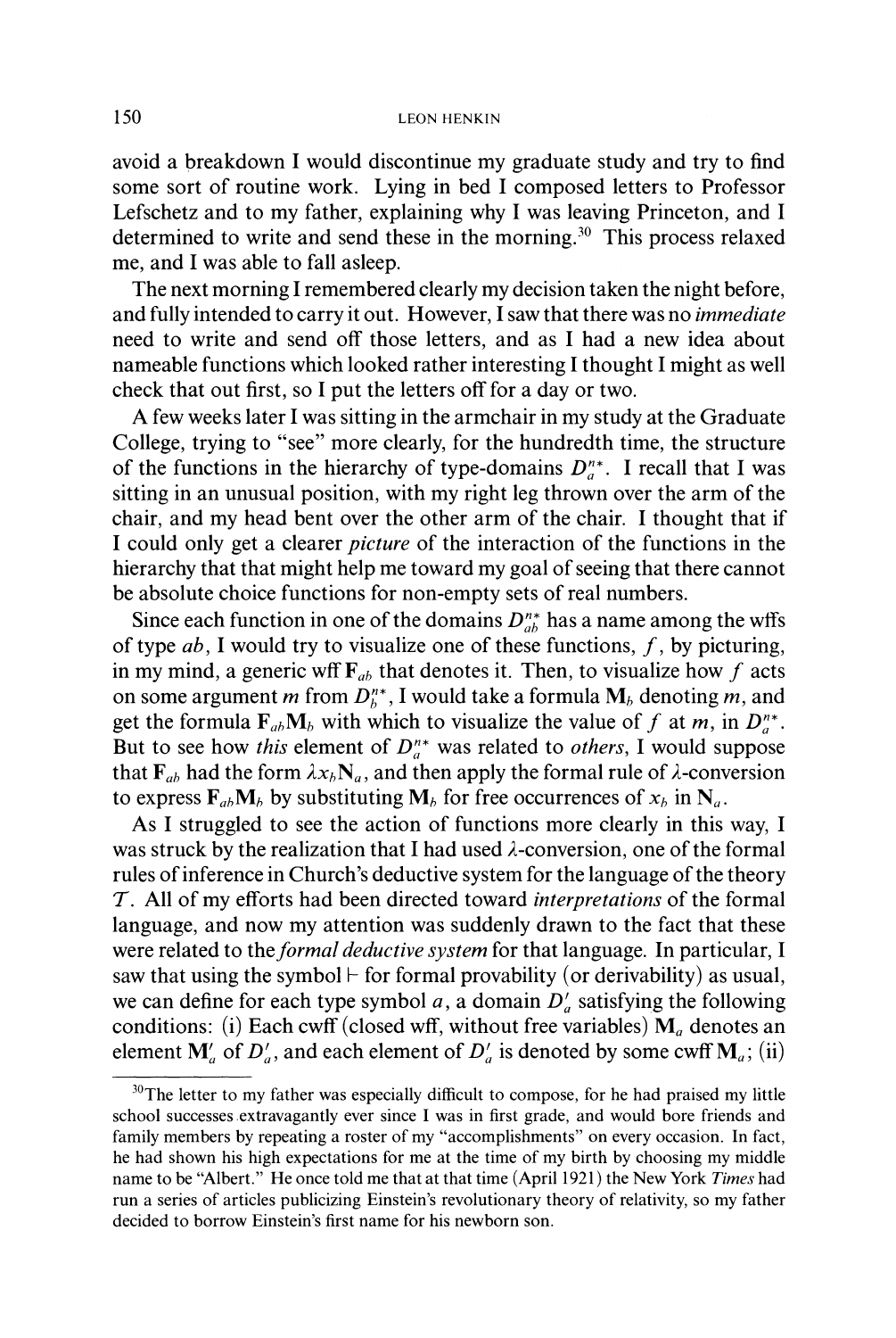for any cwff  $\mathbf{F}_{ab}$ ,  $\mathbf{F}'_{ab}$  is a function mapping  $D'_b$  into  $D'_a$ ; and (iii) for any cwffs  $\mathbf{M}_a$  and  $\mathbf{N}_a$ ,  $\mathbf{M}'_a = \mathbf{N}'_a$  if, and only if,  $\vdash (\mathbf{M}_a = \mathbf{N}_a)$ .

To accomplish this, we begin by defining  $D'_{a}$  for the case where  $a = 0$  or  $a = 1$ , so that its elements are equivalence classes  $[M_a]$  consisting of all cwffs  $N_a$  such that  $\vdash M_a = N_a$ . Then, proceeding by induction and supposing that  $D'_a$  and  $D'_b$  have been defined, we put into  $D'_{ab}$ , for each cwff  $\mathbf{F}_{ab}$ , the function  $\mathbf{F}'_{ab}$  (from  $D'_b$  to  $D'_a$ ) such that, for any cwff  $\mathbf{M}_b$ ,  $\mathbf{F}'_{ab}\mathbf{M}'_b = (\mathbf{F}_{ab}\mathbf{M}_b)'$ . Assurance that  $\mathbf{F}'_{ab}$  is well defined by this equation comes from the induction hypothesis that  $D'_b$  satisfies (iii). Assurance that  $D'_{ab}$  satisfies (iii) comes from the fact that if  $\mathbf{F}_{ab}$  and  $\mathbf{G}_{ab}$  are cwffs such that  $\mathbf{F}'_{ab} = \mathbf{G}'_{ab}$ , then

$$
(\mathbf{F}_{ab}(\iota_{b(0b)}(\lambda x_h \sim (\mathbf{F}_{ab}x_b = \mathbf{G}_{ab}x_b))))' = (\mathbf{G}_{ab}(\iota_{b(0b)}(\lambda x_h \sim (\mathbf{F}_{ab}x_b = \mathbf{G}_{ab}x_b))))'.
$$

Since  $D'_a$  satisfies (iii) by induction hypothesis, this gives

$$
\vdash \mathbf{F}_{ab}(i_{b(0b)}(\lambda x_b \sim (\mathbf{F}_{ab}x_b = \mathbf{G}_{ab}x_b))) = \mathbf{G}_{ab}(i_{b(0b)}(\lambda x_b \sim (\mathbf{F}_{ab}x_b = \mathbf{G}_{ab}x_b))).
$$

From this, by Axiom Schema 11<sup>b</sup>, we get  $\vdash (\forall x_b)(\mathbf{F}_{ab}x_b = \mathbf{G}_{ab}x_b)$ , and so by Axiom Schema  $10^b$ ,  $\vdash$   $\mathbf{F}_{ab} = \mathbf{G}_{ab}$ , as desired.

Notice how this last proof parallels the earlier proof that for  $f$  and  $g$  in  $D_{ab}^n$ , we have  $f = g$  if, and only if,  $f^* = g^*$ . I had put some effort into finding the earlier proof, so now I saw the facts about the domains  $D'_a$  very **swiftly.** 

The actions of the functions in  $D'_{ab}$  and  $D^{n*}_{ab}$  are so similar, that at first **I thought that the two hierarchies might be identical. But as soon as I**  compared  $D_0'$  with  $D_0^{n*}$ , I saw that these were very different, and that this **would produce differences in the two hierarchies at every level. The reason**  is that  $D_0^{n*}$  is simply  $D_0$  (by Footnote 29), so has only two elements, while  $D_0'$  has many elements. (In particular, if  $M_0$  is a Gödel sentence such that neither  $\vdash \mathbf{M}_0$  nor  $\vdash \sim \mathbf{M}_0$ , then  $(0_1 = 0_1)'$ ,  $(\sim 0_1 = 0_1)'$ , and  $\mathbf{M}'_0$  are three distinct elements of  $D'_0$ .)

**As soon as I observed this, it occurred to me that if we were to add further cwffs of type 0 to the list of formal axioms, this would have the effect of**  reducing the number of elements in  $D_0$  and that ultimately, by taking a maximal consistent set of axioms, the number of elements in  $D_0'$  would be **two. At that point, if we were to start with the resulting hierarchy of domains**   $D'_a$  and create corresponding hierarchies of domains  $D''_a$ , and  $D''^a$ , the three **hierarchies would all be identical.** 

**In short, I had simultaneously formulated Theorem VI of my dissertation, and discovered its proof, in a period of less than half an hour, while trying to**  "see more clearly" the hierarchy of nameable type domains  $D_n^{n*}$  with which **I had been struggling for a year.** 

**Immediately I realized that my discovery provided a kind of completeness proof for a system very much like the system PM of type theory which G6del**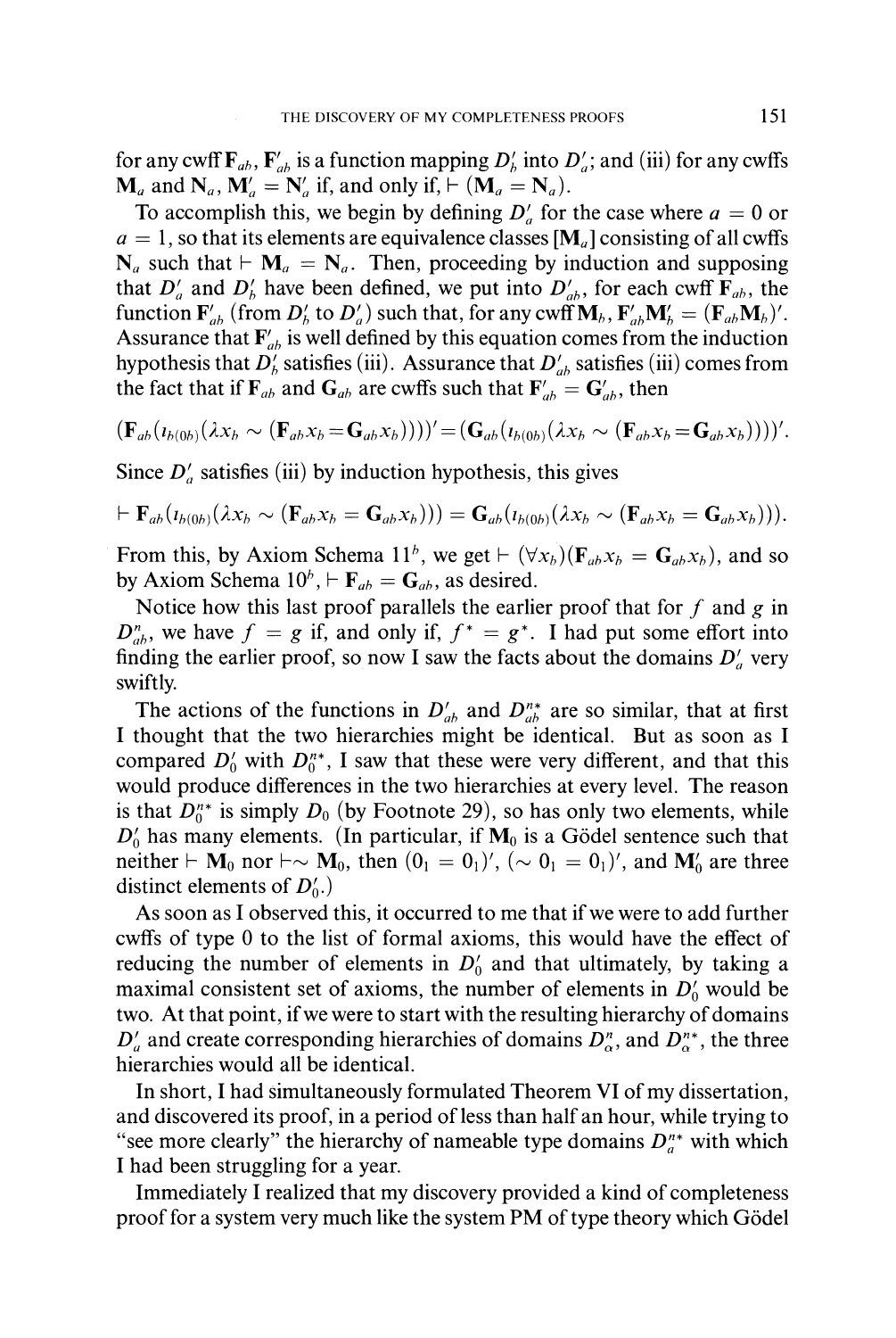**had proved incomplete. The fear of having nothing to show for my year-long dissertation work was lifted from my spirit, and for a couple of days I was euphoric. Then I came back to look at my new-found completeness theorem and see if I could find something else to put into my dissertation with it.** 

**The very first question I asked myself was whether I could use the method that gave me completeness for type theory, to get a new proof of Godel's completeness for first-order logic. It seemed, at first, that there was no possibility to do so. The reason is that the axiom of choice, and in particular**  Church's neat formulation of it via the constants  $i_{a(0a)}$ , played a crucial role **in the proof for type theory, while in first order logic there is no axiom of choice, and no way to formulate one.** 

**I decided to analyze carefully the role of the axiom of choice in the completeness proof, to see whether there was some other way of accomplishing it in first-order logic. The role that I saw first was performed in the proof by**  induction, sketched above, that domains  $D'_\alpha$  satisfying conditions (i)–(iii), **could be constructed. But when I wrote down details of the proof that**  the resulting hierarchy of domains  $D'_\n\alpha$  satisfy the maximal consistent set of **(added) axioms, I saw that the axiom of choice is needed there in a more general way, of which the earlier use is just a special case. The more general**  need is to show that whenever we have a wff  $M_0$  such that  $\vdash (\exists x_b)M_0$ , then we also have  $\vdash (\lambda x_b \mathbf{M}_0)(i_{b(0b)}(\lambda x_b \mathbf{M}_0))$ . The fact that this condition holds is a direct consequence of having Axiom Schema 11<sup>b</sup> in the deductive system that Church had set up for the theory  $\mathcal T$ , as that schema is trivially equivalent  $\mathbf{t} \mathbf{o} (\exists x_b f_{0b} x_b) \supset f_{0b}(\iota_{b(0b)} f_{0b}).$ 

**It did not take me very long to notice that in fact, the form of the wff**  following  $(\lambda x_b M_0)$  played no role in the completeness proof; it is only neces**sary to have some cwff**  $N_b$  **such that**  $\vdash (\lambda x_b \mathbf{M}_0)N_b$  **holds if**  $\vdash (\exists x_b) \mathbf{M}_0$  **holds.** That immediately suggested to me the adjunction of new constants  $u<sub>b</sub>$  to the language of  $T$  to play the role of these needed cwffs  $N<sub>b</sub>$ , and it was obvious **that that process could be carried over to first-order logic. So I had my proof of Theorem I of my dissertation.** 

**The proof of Theorem I shows how, starting with a consistent set S of formal sentences of a first-order language, one can obtain a model M satisfying S by using newly adjoined individual constants for the elements of M. Conversely, starting with a structure M for a first-order language, the set of all sentences true of M is a (maximal) consistent set; and if we adjoin individual constants to the language to serve as names for the elements**  of M, then for each true sentence of form  $\exists x Fx$  there will be a constant **u such that Fu is true of M. Observing how one can go back and forth between consistent sets S of sentences and models of S, led me to my next**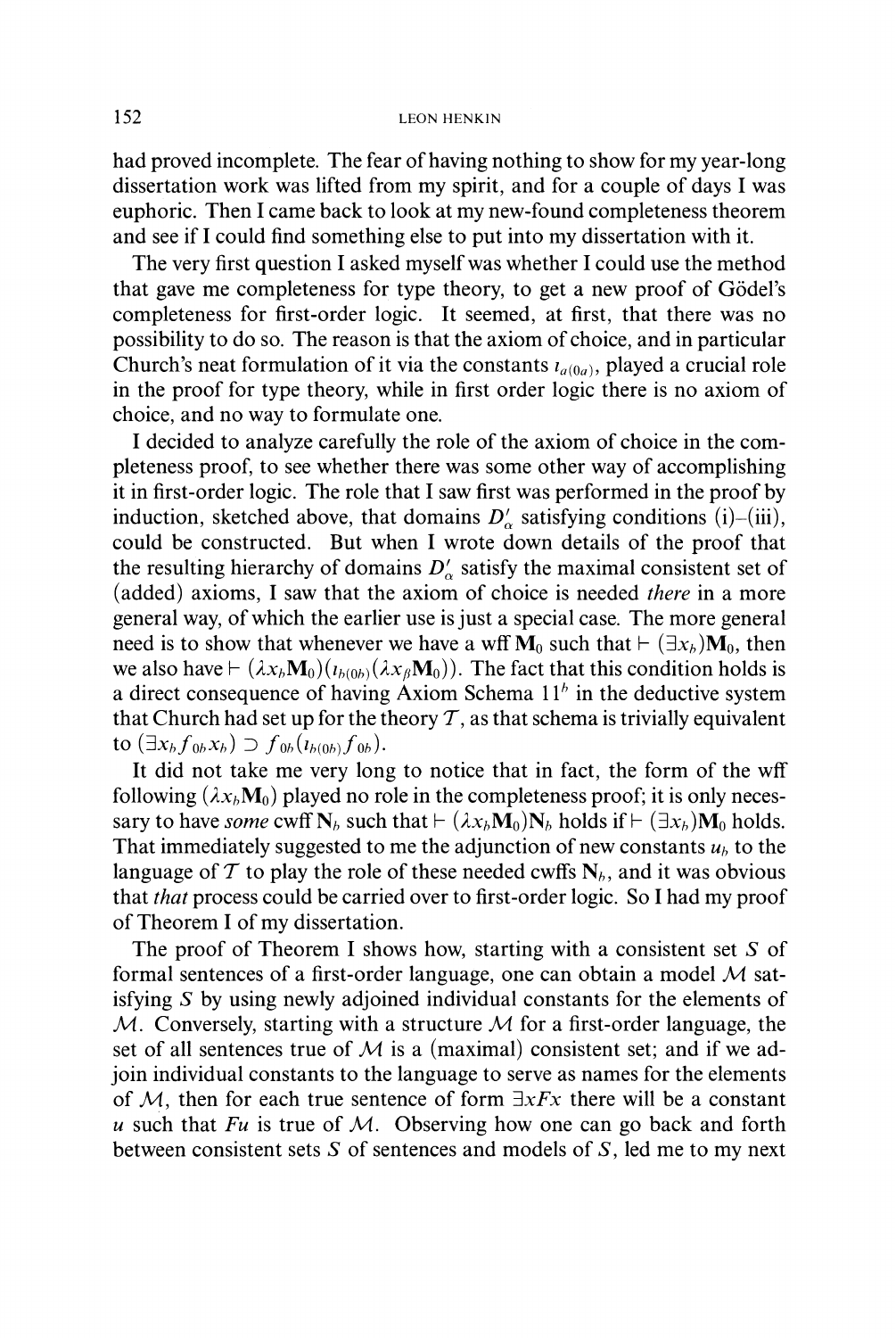**discoveries-Theorem II of my dissertation (extending Theorem I to nondenumerable languages), its important Corollary (compactness), and my proof of Theorem III (representing Boolean algebras).** 

**I had never encountered the concept of a Boolean algebra in courses on logic or algebra, but I heard about them at dinner one evening (early in 1947) from a fellow graduate student, Gilbert Hunt, who later became a distinguished probabilist. He was very excited about Stone's representation theorem, which he'd just found, so I got some background about it by browsing in [Birkhoff, 1948] and then read [Stone, 1936]. It seems to me most likely that Stone's construction of maximal ideals in Boolean algebras was the inspiration for my construction of maximal consistent sets of cwffs,**  when I wrote up the completeness for  $T$ . However, it was not (consciously) **in my mind at the moment when I thought of adding new formal axioms to**   $\mathcal T$  in order to reduce the number of equivalence classes in  $D'_0$  to two; that **thought came to me as part of a visualizing process, rather than a reasoning one.** 

**At any rate, soon after finding my proof of Theorem I and playing backand-forth between maximal consistent sets (with witness-constants) and models, I noticed two facts. First, I saw that it would be natural to deal with languages having non-denumerably many constants. And second, I saw the compactness principle. However, it was only after I had found that I could accomplish something by using these facts, that I decided to incorporate them in my thesis by formulating Theorem II and its Corollary. The accomplishment consisted in my putting together the metamathematical proof of Stone's representation theorem that is given for Theorem III of the dissertation.** 

**After finding the idea of the proof of Theorem III, I went back and stated Theorem II and its corollary in order to justify some of the steps in the proof. Once I had written up Theorem II and its Corollary, I saw that I might as well use them to formulate Theorem IV, which gives a generalized condition for embedding one structure into another that possesses a given elementary property.** 

**The last application of compactness in my dissertation is Theorem V and its Corollaries I and II. These relate fields of characteristic 0 to fields of prime characteristic. The subject of characteristics was being considered in a course on rings and fields given by Emil Artin which I was attending in Spring 1947, which explains how I came to try out my new toy, compactness, in that direction.** 

**This completes my account of how I discovered a new proof of completeness and began to use it to obtain early results in model theory. To conclude this paper I shall set down, below, three observations.**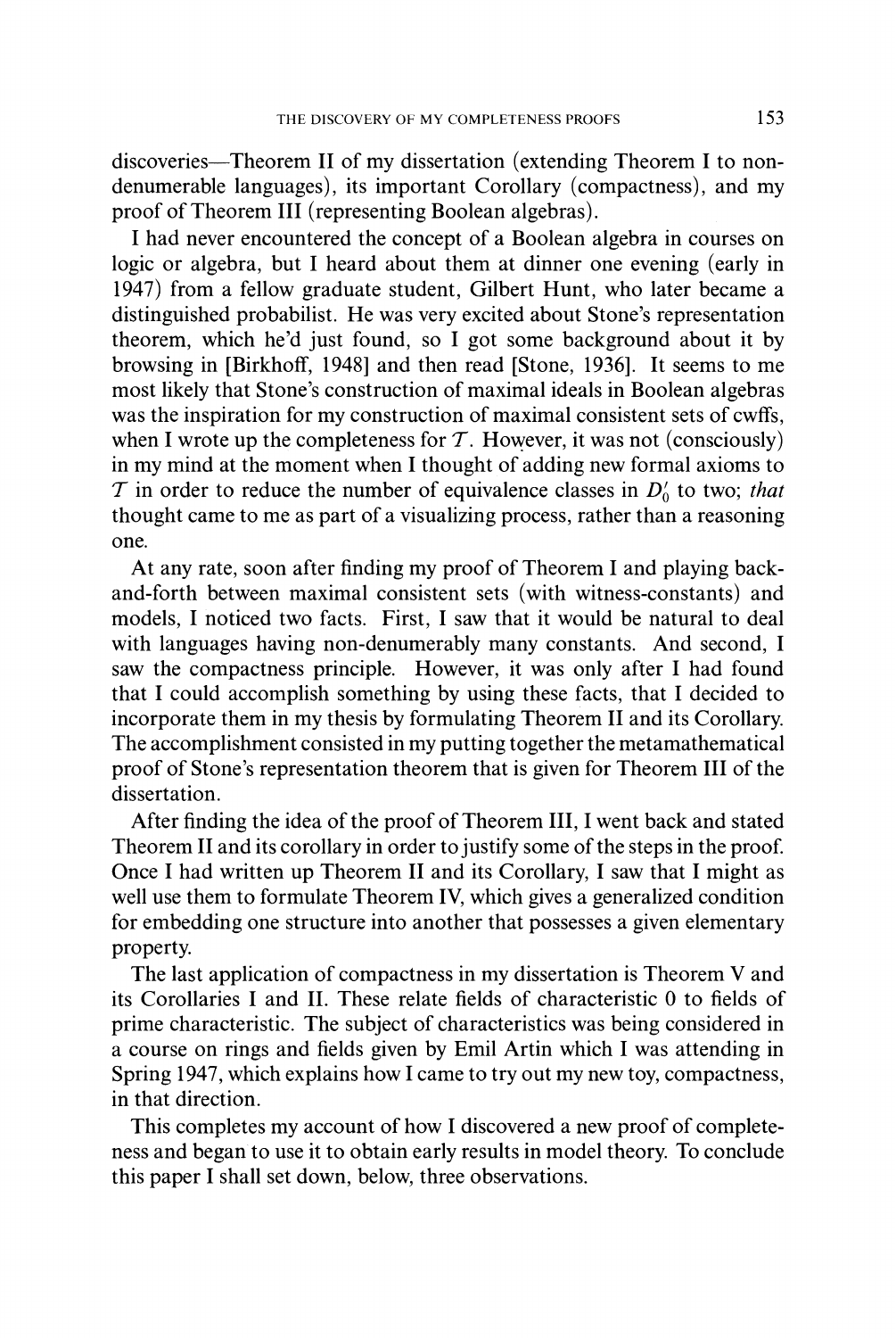A. In 1951 a second printing was made of [Gödel, 1940], and the author **took that occasion to append ten notes to the original text. Note 1 is to the**  effect that from the axiom that all sets are constructible  $(V = L)$ , which he **showed to be consistent with the other axioms of set theory, it follows that there is a projective well-ordering of the real numbers. It follows that the existence of a nameable choice function for non-empty sets of real numbers, which I was trying to prove false, is in fact consistent with what we now**  call the Gödel-Bernays axioms for set theory. Had I realized this in 1946, **I would probably never have started to work on the problem that led to my discoveries.** 

**After Paul Cohen proved the independence of the axiom of choice by introducing the method of forcing, that method was used by Solomon Feferman to show that it is consistent with the axioms of set theory, including**  the axiom of choice, that there is no formula of the Gödel-Bernays set theory **theory which defines a well-ordering of the real numbers. From this it follows that the conjecture that I fruitlessly tried to prove true, is at least consistent. See [Feferman, 1965].** 

**B. Writing this account of the origin of my completeness proofs has made me wonder about the task of historians of mathematics. In part they have to describe faithfully the order of mathematical discoveries and how these were, or were not, propagated, but in other part they must make hypotheses by means of which the observed facts are in some sense explained. I see that it would be exceedingly difficult for an historian who did not learn of the story I have told above, to formulate an accurate hypothesis of how I found my proof of completeness of first-order logic. And I recognize that part of the difficulty arises from the fact that my method of writing up the dissertation hides the process of discovery.** 

**For one thing, completeness for first-order logic comes in Part I of the dissertation, and completeness for the theory of types is given in Part III. It would be hard enough to guess that the latter proof was discovered first, and led me to the former proof-but I made it even harder, as I shall explain in a moment. But let me first say that my reason for treating first-order logic first, in the dissertation, was in part because the logical calculus was simpler and much more widely known. In other part, I felt that the result of completeness for type theory would be of much greater interest (insofar as it gave a semantical characterization of the formally undecidable sentences of that theory), so I wanted to make it the climax of the dissertation rather than put it first.** 

**As indicated, in addition to putting the first-discovered proof into Part III of the dissertation, I hid the discovery process in another way. Namely, in setting forth the formal language for type theory, in Part III, I deleted**  from Church's system the symbols  $I_{b(0h)}$  and the axiom of choice for which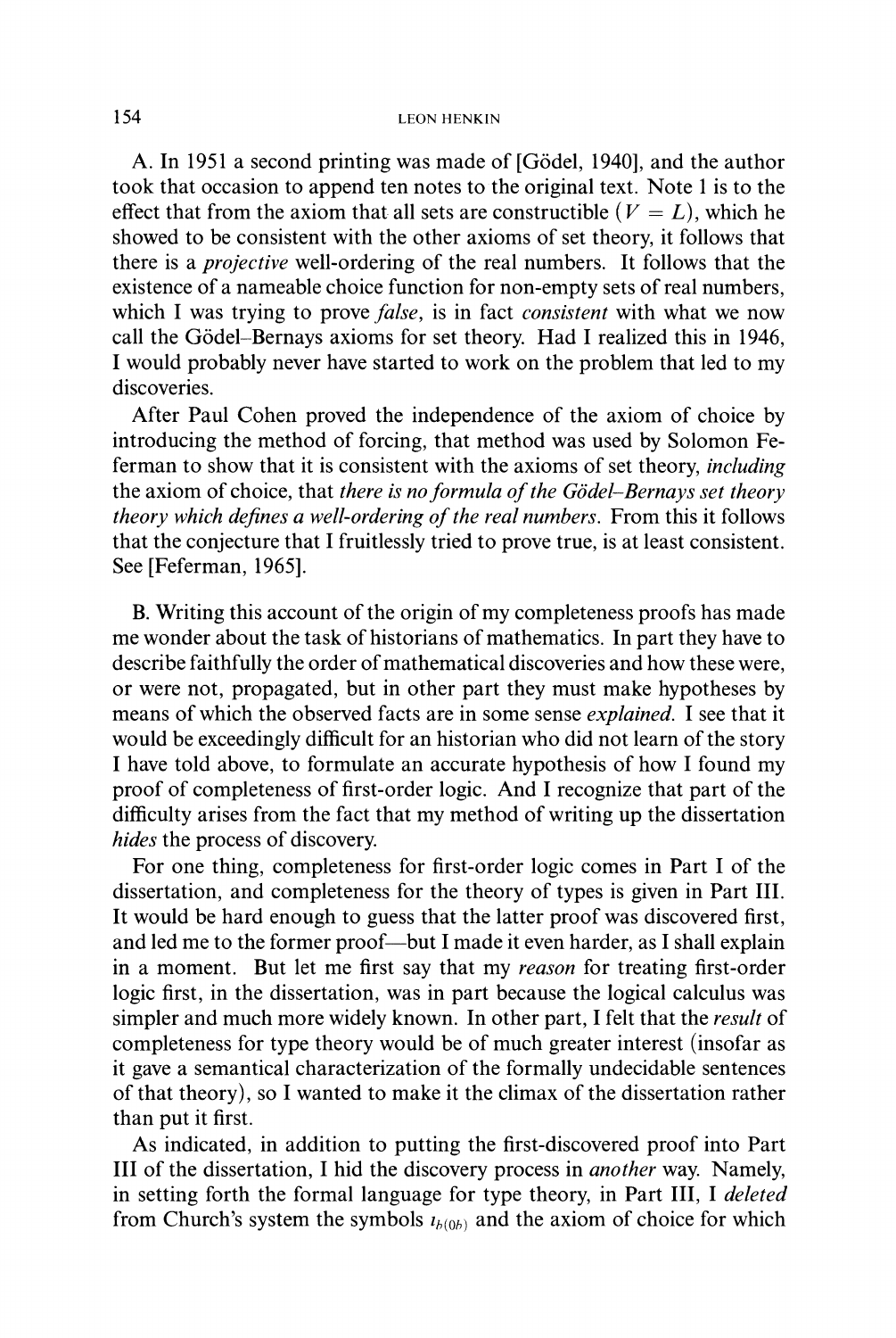**they were used! Those symbols, and that axiom, which played such a quintessential role in the discovery process, were omitted in formulating**  Theorem VI, and the role of the symbols  $i_{b(0b)}$  in forming "witnesses" for cwffs of the form  $\exists x_b M_0$  was taken over by the adjunction of constants  $u_b, u'_b, u''_b, \ldots$  for each type symbol b. Again, there was a perfectly sound **reason for making this change, namely, it strengthened the scope of Theorem VI, for in the altered form it implies that if the negation of the axiom of choice is consistent, then there is a general model for which the axiom of choice is false; and this would not follow from the original version of Theorem VI that I discovered.** 

I did not *altogether* hide the symbols  $i_{b(0b)}$  from the reader of my dis**sertation, for in passing from Theorem VI to Theorem VII, in which the generalized completeness theorem is extended to languages that can be nondenumerable or have additional constants, I cited Church's system in which the axiom schemas of description and choice are formulated with the sym**bols  $i_{h(0h)}$ , as an example. With that example is a brief note to the effect **that when this formulation of the axiom of choice is made, the adjunction of**  special constants  $u_b, u'_b, u''_b, \ldots$  for each type symbol b becomes unnecessary **in the completeness proof, as their role can be taken over by the symbols**   $b_{b(0h)}$ ; still, it would be a very sharp-eyed historian who could detect in that **brief note appended to Theorem VII, the origin of the proof of Theorem I!** 

Church's use of the symbols  $\iota_{b(0b)}$  led me to formulate my *conjecture* (about **the non-existence of an absolutely definable choice function for non-empty sets of real numbers), which can really be formulated without special symbols as is done in [Feferman, 1965]. It was my year-long and fruitless effort to prove that conjecture which led me to my completeness proof, yet the conjecture is not mentioned anywhere in the dissertation.** 

**I do not believe that my crimes against historical discovery are isolated. It is my impression that many mathematical papers are written in a fashion that tends to obscure the process of discovery. Tendencies to find and exhibit neat proofs often result in the suppression of first proofs, and the thirst for general results can squeeze out special cases which may have led the way to discovery.** 

**What are historians of mathematics to do about mathematical discoveries for which the process of discovery is not revealed by the discoverer? I would like to suggest that historians take such discovery processes as challenges!** 

**Many papers dealing with the history of mathematics attempt to describe the development of some subject in a way that can be schematized by the diagram of a directed graph. The nodes, or vertices, of this graph, are the publications mentioned in the historical paper. A directed line-segment of**  the graph leads from vertex  $u$  to vertex  $w$  in case the author of publication  $w$ is thought to have been influenced by publication  $u$  in the course of writing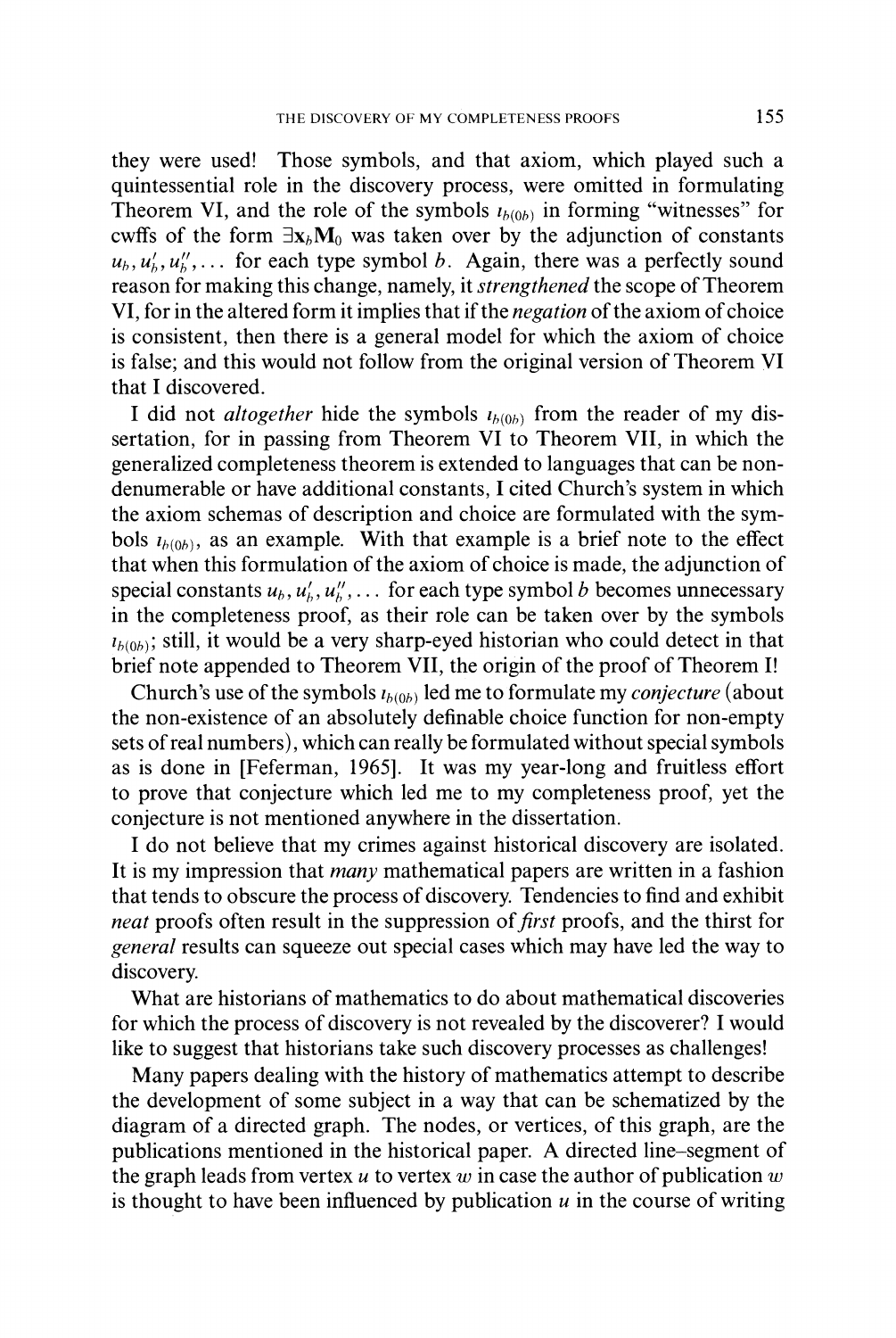**w. Normally, the way in which the author of publication w arrived at its ideas by combining those of u with those of other prior publications-that**  is, the *process of discovery* of the ideas of w—is not treated.

**What I am suggesting is that in the diagram of a work on history of mathematics, each vertex be expanded to a "black box" of the kind mentioned in the introduction of this paper. The directed line-segments leading into the node become the inputs of the box, those leading out of the node become the outputs. This proposal, if adopted, would signify a recognition that a complete historical account of some mathematical development should include not only a set of publications and their interrelations, but some account of the process of discovery (inside the "black box") that resulted in each of the publications cited.** 

**The existence of the publications and their interrelations can be confirmed by empirical evidence of the kind we now find in papers on the history of mathematics, but usually there is no (or very little) such evidence concerning the discovery process by which the findings of a mathematical publication were generated from its input ideas. How, then, is the historian to fill these gaps?** 

**It seems to me that the situation is analogous to what we find in various sciences where "black boxes" appear as components of physical, biological, or social processes. Perhaps the most familiar example is found in atomic physics, where observed facts are accounted for by a theory involving hypothesized objects entering hypothesized interactions that are subject to specified constraints. Such hypotheses are retained as long as they explain confirmed observations, and they are suspended when new observations lead to a search for new hypotheses.** 

**By seeking hypothetical explanations of the discovery process for important discoveries observable in publications, letters, and other accounts now employed, the history of mathematics would deepen its scientific character.** 

**C. It seems that a distinctive feature of my completeness proof for firstorder logic, which distinguishes it from Godel's, is that when a consistent set of cwffs is given in one language, I proceed to an extended language in which new individual constants are adjoined. But in fact, something like that is implicitly present in Godel's proof, because he begins by reducing the problem of showing that an arbitrary cwff is either satisfiable or refutable,**  to the case of an arbitrary cwff *that is in Skolem normal form*. However, in **a first-order language with some fixed finite set of predicate symbols, one cannot reduce every cwff to one in Skolem normal form without adding new predicate symbols.** 

What is necessary in my proof is to start with a consistent set S of cwffs of a given language  $\mathcal{L}$ , and to extend  $S$  to a larger set  $S'$  having two properties: (i) S' is maximal consistent, and (ii) whenever  $S' \vdash \exists x \mathbf{F} x$  for some wff  $\mathbf{F} x$ ,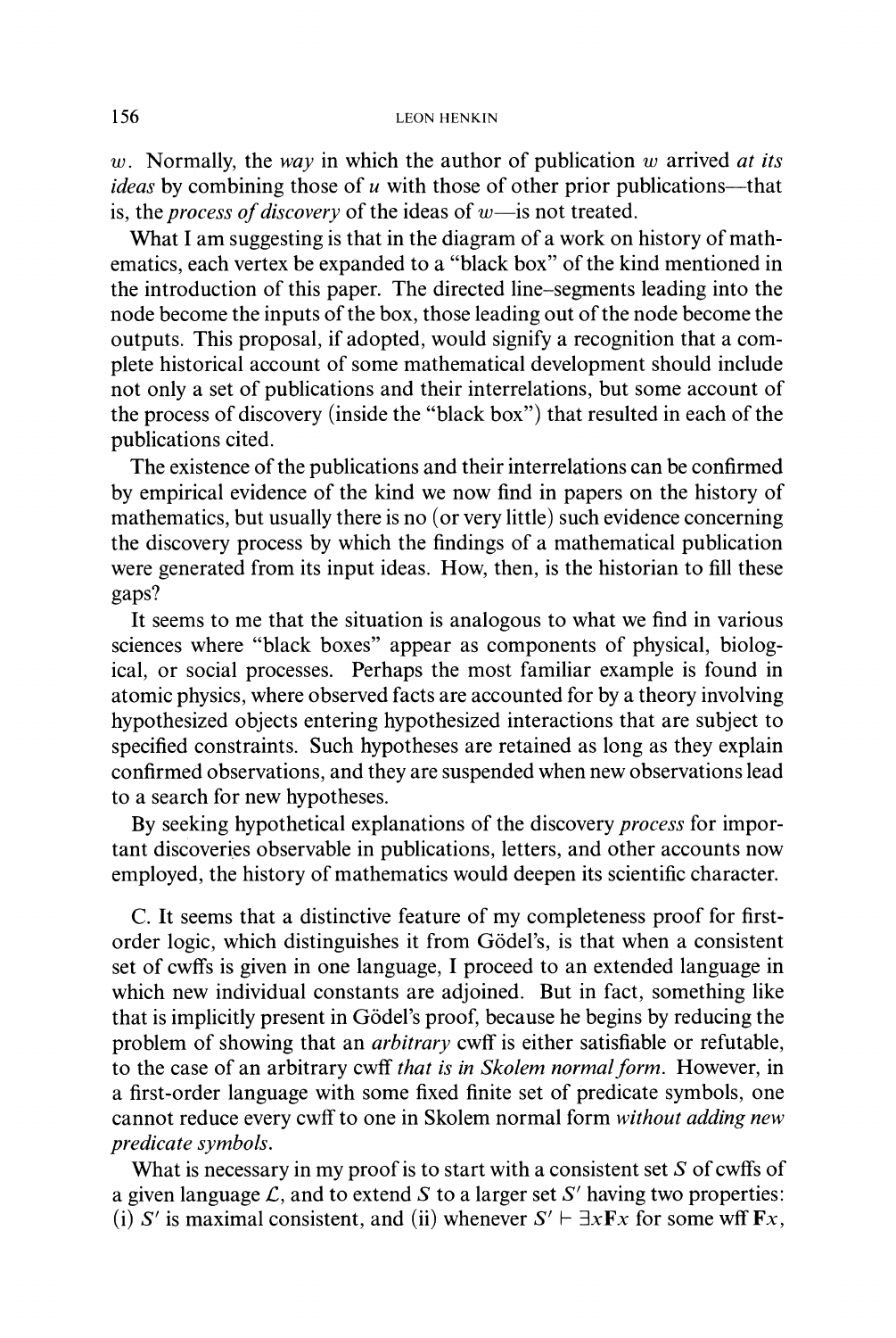we also have  $S' \vdash$  **Fu** for some individual constant u. In my dissertation I accomplished this by an infinite sequence of extensions of  $\mathcal{L}$ , each such **extension involving the adjunction of an infinite sequence of new constants. However, in teaching logic courses I discovered that it sufficed to adjoin**  a single infinite sequence of new constants to  $\mathcal{L}$ , and then to form  $S'$  by **starting with S and making a sequence of enlargements by a single cwff, interweaving cwffs of the form**  $(\exists x \mathbf{F} x) \supset \mathbf{F} u$  **with cwffs selected from each** pair  $(M, \sim M)$ . This method has found its way into the literature through **[Hasenjaeger, 1953]; see Footnote 3 of that work, and Footnote 513 in [Church, 1956], p. 311.** 

**In fact, in my later logic courses I found that the process of adding cwffs to S in order to achieve an S' satisfying condition (ii) can be described still more simply. Namely, it suffices to put into S' an element Gu (for some**  constant u) whenever  $\mathbf{G}x$  is a wff such that  $\vdash (\exists x)\mathbf{G}x$ . This is because, for any wff **F**x, we may take **G**x to be the formula  $(\exists x \mathbf{F} x) \supset \mathbf{F} x$ , and easily show that  $\vdash (\exists x)$ **G***x* holds.

**Added January 3, 1996. A manuscript of this paper was prepared in Fall, 1993, and was sent to Professor Church. Arrangements were made to include the paper in two books, a Proceedings of the symposium at which it was presented (see Footnote 1), and a Festschrift for Church under preparation by two of his former students. Neither of these books materialized, for lack of timely agreements between editors and publishers. Church died in August 1995, and a few months later I submitted the paper to the Bulletin of Symbolic Logic.** 

## **REFERENCES**

**[1948] G. BIRKHOFF, Lattice theory, American Mathematical Society, New York, 1948.** 

**[1940] A. CHURCH, A formulation of the simple theory of types, The Journal of Symbolic Logic, vol. 5 (1940), pp. 56-68.** 

 $[1951]$  — **, A formulation of the logic of sense and denotation, Structure, method and meaning; essays in honor of Henry M. Sheffer, New York, 1951, pp. 3-24, revisions of the**  system of this paper were published in *NOUS*, vol. 7 (1973), pp. 24  $\rightarrow$  vol. 8 (1974), pp. 135-156;  $\varepsilon \rightarrow$  vol. 27 (1993), pp. 141-157.

[1956] **\_\_\_\_\_\_, Introduction to mathematical logic, I**, Princeton University Press, Prince**ton, 1956.** 

[1965] S. FEFERMAN, Some applications of the notions of forcing and generic sets, **Fundamenta Mathematicae, vol. 56 (1965), pp. 325-245.** 

**[1986] S. Feferman, J. W. Dawson, Jr., S. C. Kleene, G. H. Moore, R. M. Solovay, and**  J. van Heijenoort (editors), **Kurt Gödel collected works**, vol. I, Oxford University Press, **Oxford, 1986.** 

**[1992] S. Feferman, J. W. Dawson, Jr., S. C. Kleene, G. H. Moore, R. M. Solovay, and**  J. van Heijenoort (editors), **Kurt Gödel collected works**, vol. II, Oxford University Press, **Oxford, 1992.**